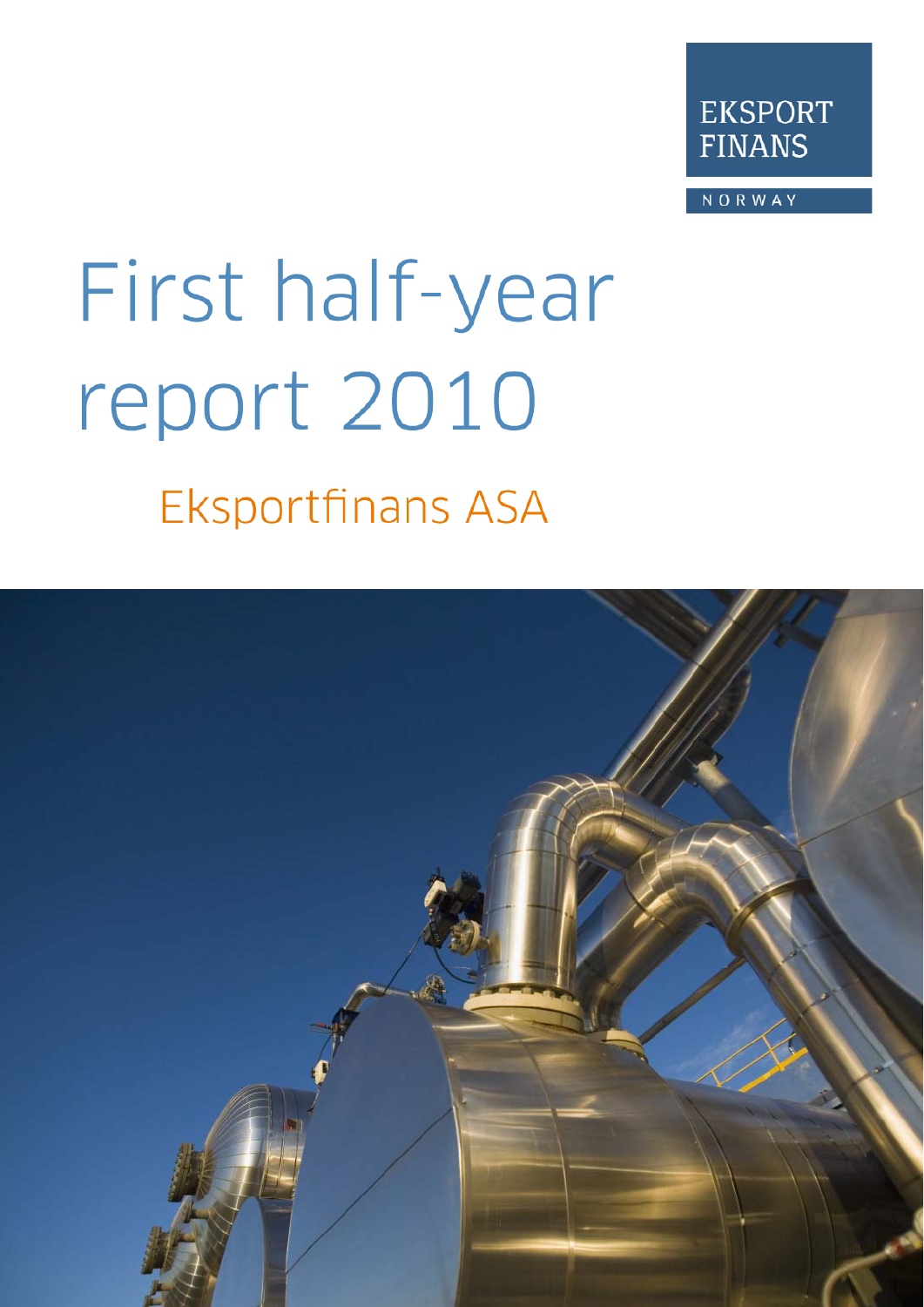| <b>Comment from the President and CEO</b>                   | 3  |
|-------------------------------------------------------------|----|
| <b>Financial highlights</b>                                 | 4  |
| <b>Highlights</b>                                           | 5  |
| <b>Export lending</b>                                       | 5  |
| <b>Local government lending</b>                             | 6  |
| <b>Securities</b>                                           | 6  |
| <b>Funding</b>                                              | 6  |
| <b>Results</b>                                              | 7  |
| <b>Balance sheet</b>                                        | 8  |
| Prospects for the second half-year 2010                     | 8  |
| Condensed statement of comprehensive income                 | 9  |
| <b>Condensed balance sheet</b>                              | 10 |
| Condensed statement of changes in equity                    | 11 |
| <b>Condensed cash flow statement</b>                        | 12 |
| Notes to the condensed financial statements                 | 13 |
| Auditor's report on review of interim financial information | 21 |
| <b>Responsibility statement</b>                             | 22 |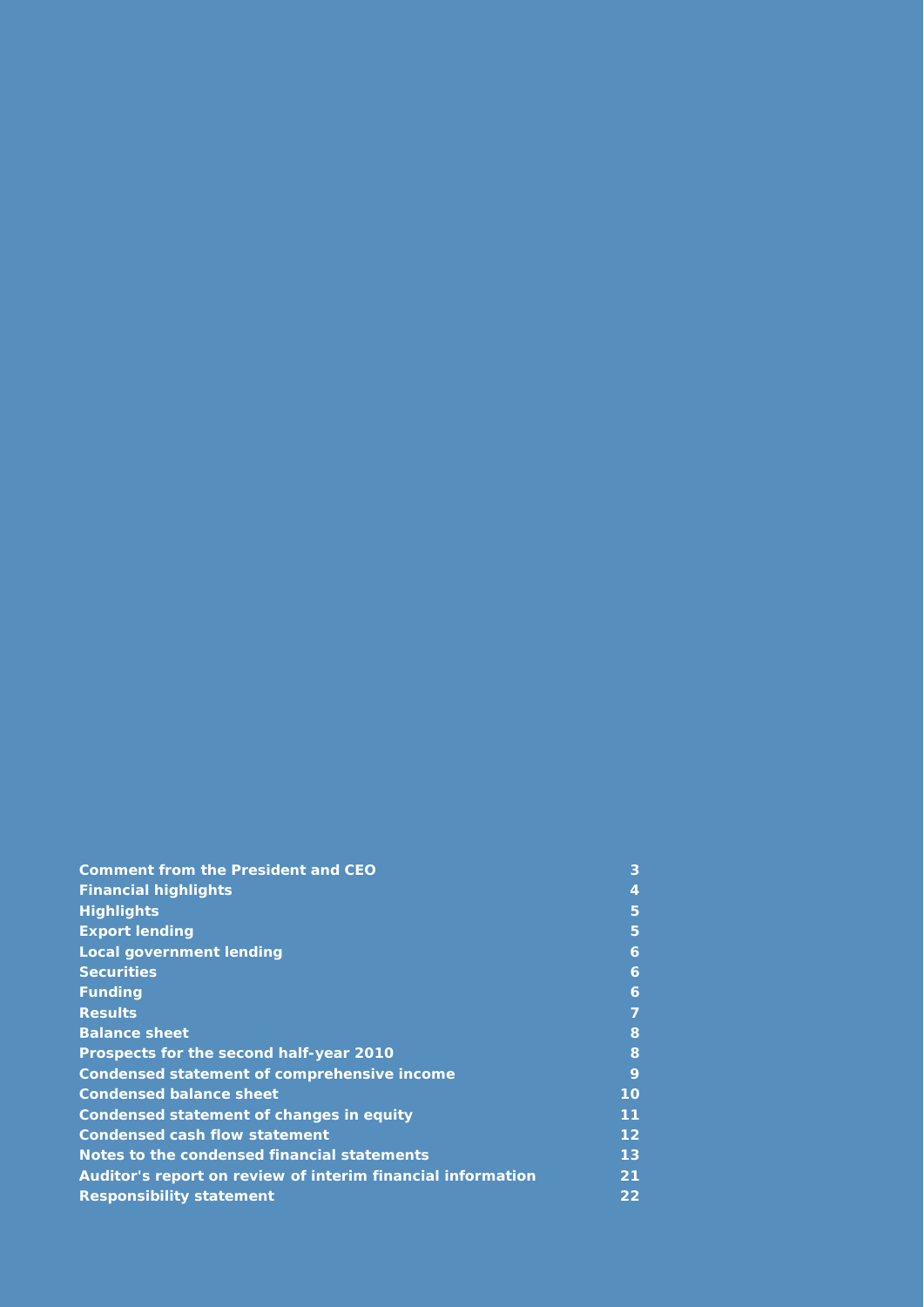

President and CEO Gisèle Marchand (photo: Sverre Chr. Jarlid)

## Strong underlying business

#### performance in the first half-year

In the first half-year of 2010, Eksportfinans experienced record high disbursements of new loans for export financing purposes, with a total of NOK 15.3 billion. The strong underlying business performance continued into the second quarter and the net interest income was NOK 694 million in the first half-year of 2010.

The access to the funding markets has been good during the first half-year of 2010. Two successful benchmark bond transactions were issued, one aimed at the global investor market, and one at the Japanese market.

## Positive developments for Norwegian shipyards

In April, the Norwegian Government launched its support program for Norwegian shipyards. The program was designed to support this sector after a period of challenging market conditions following the financial crisis. The Government support program includes several

efforts of support, of which two in particular relate to Eksportfinans providing Governmentsupported financing. We believe that these two efforts will improve Eksportfinans' ability to meet the needs of its clients in the maritime sector. First, the required Norwegian content in projects financed with Government supported export credits is reduced from 50 to 30 percent. The Norwegian export industry currently competes for very large contracts, and even smaller portions of such projects can lead to large deliveries for the Norwegian export industry. Second, the Government opens up for projects where national interest can be considered. The final definition of national interest in this respect is yet to be decided.

Overall, the Norwegian maritime industry seems to be developing more positively than estimated. The number of contracts at Norwegian shipyards has increased in the first half-year of 2010 compared to the same period in 2009.

## New uncertainty in the capital markets

The structural economic difficulties in some of the European countries have caused new fluctuations in financial markets globally. To help restore confidence, European governments introduced a rescue program for the euro area in May, aimed at improving the economic situation in Southern Europe. Despite these efforts uncertainties in the financial markets prevail.

Eksportfinans has indirectly been affected by the situation in Southern Europe, although to a limited degree. Eksportfinans has no exposure to Greece and a limited exposure to Spain, Italy and Portugal. This exposure is covered by the Portfolio Hedge Agreement (PHA – see note 14) with the owner banks.

The relatively high credit spreads in the international capital markets have led to high income from liquidity placements in the first half-year of 2010. Eksportfinans expects this situation to be temporary.

Gisèle Marchand President and CEO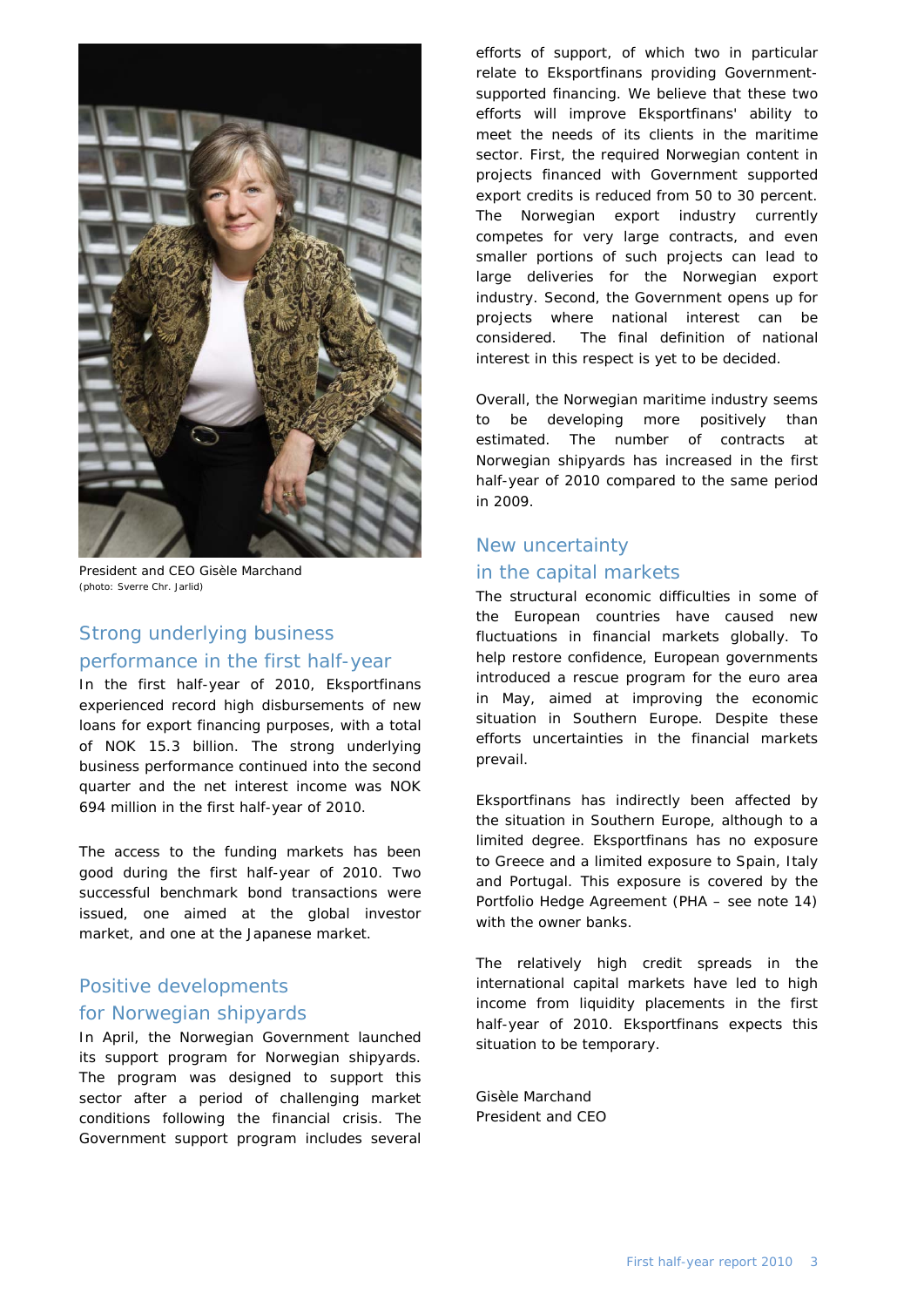# Financial highlights

All figures are for Eksportfinans ASA only, and do not include its former subsidiary, Kommunekreditt Norge AS, which had, prior to its sale in the second quarter of 2009, been consolidated in the financial statements of the Eksportfinans Group.

Figures for interim periods are unaudited.

|                                                             | Second quarter |          | First half-year |         |
|-------------------------------------------------------------|----------------|----------|-----------------|---------|
| (NOK million)                                               | 2010           | 2009     | 2010            | 2009    |
|                                                             |                |          |                 |         |
| Net interest income                                         | 344            | 327      | 694             | 680     |
| Profit/(loss) for the period from continuing operations     | 370            | (1,939)  | 176             | 83      |
| Total comprehensive income for the period                   | 370            | (1, 597) | 176             | 425     |
| Return on equity $1+x$                                      | 29.3 %         | (78.9%   | 7.0%            | 12.0 %  |
| $2) \times$<br>Net return on average assets and liabilities | 0.57%          | 0.51%    | 0.59%           | 0.51%   |
| Net operating expenses/average assets $3 +$                 | 0.08%          | 0.07%    | 0.08%           | 0.07%   |
|                                                             |                |          |                 |         |
| Total assets                                                | 245,105        | 241,537  | 245,105         | 241,537 |
| Loans outstanding $4)$                                      | 126,754        | 124,823  | 126,754         | 124,823 |
| New loans disbursed **                                      | 11,574         | 48,548   | 15,291          | 57,076  |
| New bond debt issued                                        | 15,857         | 16,393   | 41,853          | 32,924  |
| Loans to public sector borrowers/guarantors 5)              | 31.4%          | 31.3%    | 31.4%           | 31.3%   |
| Capital adequacy                                            | 13.3 %         | 12.7%    | 13.3%           | 12.7%   |
|                                                             |                |          |                 |         |
| Exchange rate NOK/USD <sup>6)</sup>                         | 6.4970         | 6.3804   | 6.4970          | 6.3804  |
|                                                             |                |          |                 |         |

\*) Quarterly figures are annualized.

\*\*) Of NOK 57.1 billion in first half-year of 2009, NOK 45.3 billion is related to funding of Kommunekreditt Norge AS and other municipal-related disbursements after the sale of the subsidiary.

#### **Definitions**

- 1. Return on equity: Total annualized comprehensive income for the period/average equity (average of opening and closing balance) adjusted for proposed not distributed dividends.
- 2. Net return on average assets and liabilities: The difference between net interest income/average interest generating assets and net interest expense/average interest bearing liabilities (average of daily calculations for the period).
- 3. Net operating expenses/average assets: Net operating expenses (administrative and operating expenses + depreciation - other income)/average assets (average of opening and closing balance).
- 4. Total loans outstanding: Consists of loans and receivables due from customers and part of loans and receivables due from credit institutions in the balance sheet. Accrued interest and unrealized gains/(losses) are not included, see note 4, 5 and 6 to the accompanying financial statements.
- 5. The ratio of public sector loans (municipalities, counties and Norwegian and foreign central government, including the Norwegian Guarantee Institute for Export Credits (GIEK) as borrowers or guarantors) to total lending.
- 6. Exchange rate at balance sheet date.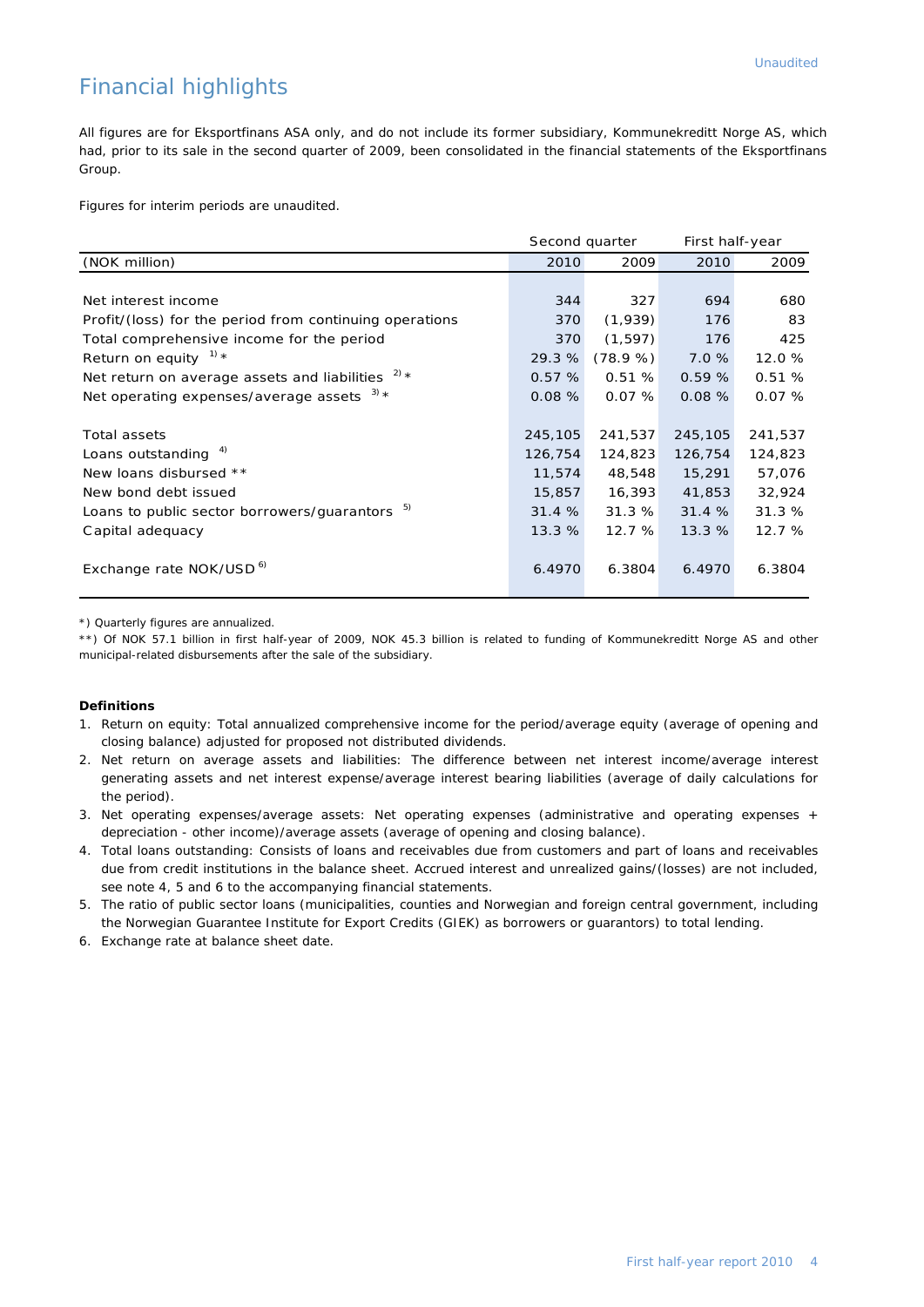## **Highlights**

#### **Second quarter 2010**

The underlying business operations showed continued good performance in the second quarter of 2010. Net interest income was NOK 344 million, compared to NOK 327 million in the corresponding period in 2009.

Eksportfinans had a positive total comprehensive income of NOK 370 million in the second quarter of 2010, compared to negative NOK 1.6 billion in the second quarter of 2009. The fluctuations in the global financial markets during the second quarter of 2010 led to widening of credit spreads, resulting in net unrealized gains in the fair value of Eksportfinans own debt. In the corresponding period in 2009, the credit spreads decreased leading to net unrealized losses in the fair value of Eksportfinans own debt.

Net profit excluding unrealized gains and losses (as explained under the section "Results") was NOK 189 million for the second quarter of 2010, compared to NOK 305 million for the second quarter of 2009. The reduction was mainly due to last year's recognized gains related to Icelandic banks (see table on page 8) and a reduction in net realized gains/losses in the second quarter of 2010 (see note 2 and 16 to the accompanying financial statements) related to termination of a swap agreement.

#### **First half-year 2010**

Net interest income was NOK 694 million in the first half-year of 2010, compared to NOK 680 million in the same period in 2009.

While credit spreads declined during the first quarter of 2010, spreads widened again during the second quarter, leading to unrealized losses on loans and receivables of NOK 282 million (net of derivatives) in the first half-year of 2010. In comparison, in the first half-year of 2009 the Company experienced a loss of NOK 52 million (net of derivatives). The first halfyear of 2010 showed a unrealized loss on Eksportfinans' own debt of NOK 117 million (net of derivatives), compared to a unrealized loss of NOK 477 million (net of derivatives) for the first half-year of 2009. This unrealized loss on the Company's own debt does not in any material way affect the core capital of the Company. The unrealized gain on own debt (net of derivatives) accumulated in the balance sheet, was NOK 1.7 billion at June 30, 2010. These remaining

unrealized gains will be reversed as unrealized losses in future periods.

Total comprehensive income in the first halfyear 2010 was NOK 176 million, compared to NOK 425 million in the same period in 2009.

Net profit excluding unrealized gains and losses (as explained below under the section "Results") was NOK 415 million in the first halfyear of 2010, compared to NOK 523 million in the corresponding period in 2009.

The core capital adequacy ratio at June 30, 2010 was 9.4 percent, compared with 9.0 percent at the end of first half-year 2009 and 9.7 percent at December 31, 2009.

Total assets amounted to NOK 245.1 billion at June 30, 2010, compared to NOK 241.5 billion at June 30, 2009 and NOK 225.3 billion at December 31, 2009. The increase since year end is due to foreign exchange rate effects and large disbursements of export lending.

The first half-year of 2010 saw very strong demand for Eksportfinans' debt globally. The Company was particularly active in the private placement market in Japan as well as in the public markets issuing benchmark bonds in US Dollars and Japanese Yen.

In the first half-year of 2010, Eksportfinans experienced an increased demand for general financing of Norwegian export companies. This was due to competitive interest rates and a general increase in demand for financing from Norwegian corporations.

The largest single loan in the first half-year of 2010 was US-dollar 550 million to Seadrill Limited contributing to the financing of two deepwater units and a semi-submersible tender rig. This export credit is guaranteed by Garantiinstituttet for eksportkreditt (GIEK) and a syndicate of banks.

# Export lending

New disbursements were NOK 15.3 billion in the first half-year of 2010, compared to NOK 11.8 billion for the corresponding period in 2009. The volume of outstanding export loans was a record high NOK 94.5 billion at June 30, 2010 compared to NOK 81.4 billion at December 31, 2009 and NOK 79.5 billion at June 30, 2009.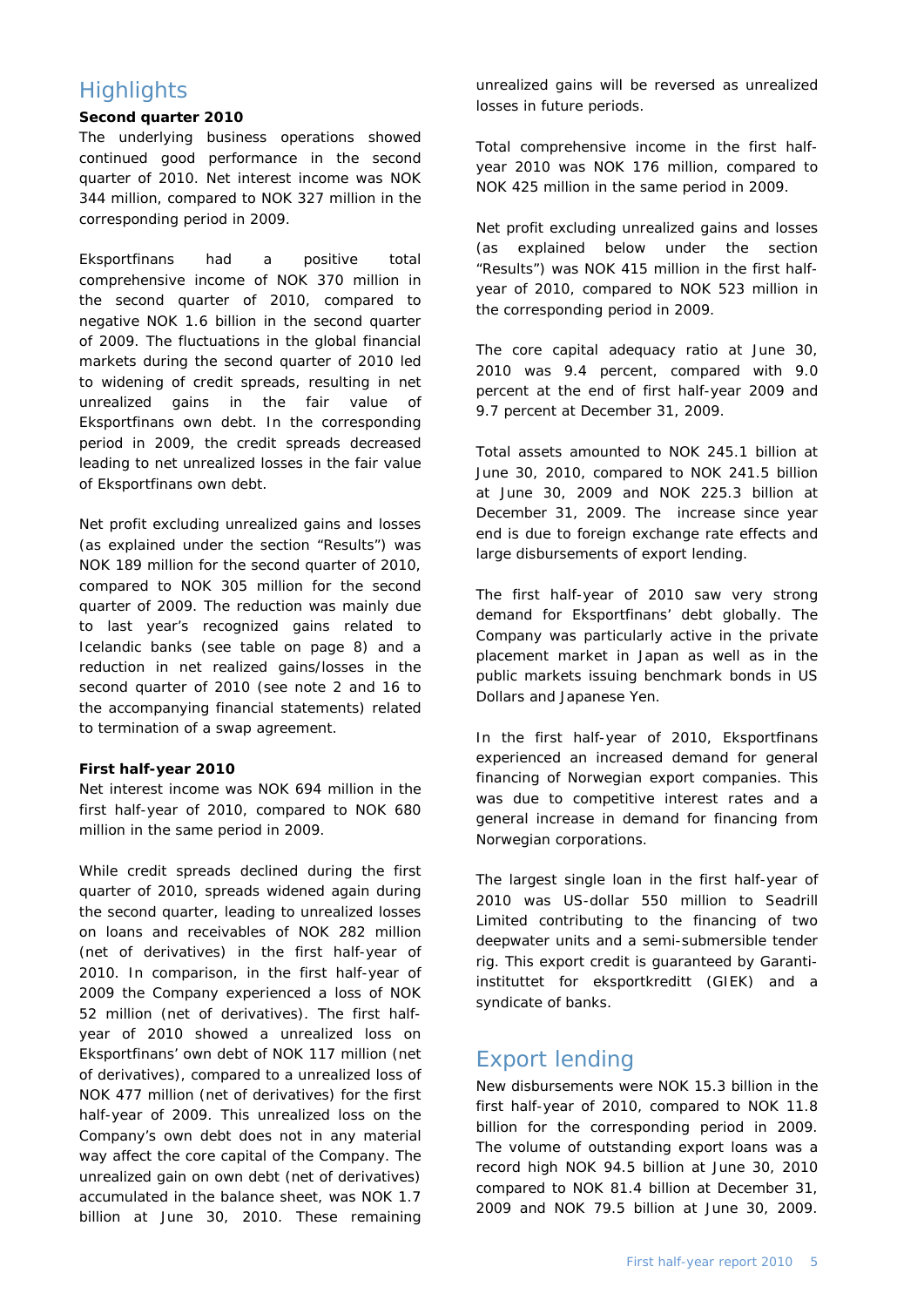The increase since year end is primarily due to large disbursements, but also results from foreign exchange rate effects.

The higher volume of new loan disbursements was mainly related to export contracts entered into in 2008 and 2009.

New disbursements under the governmentsupported export financing scheme were NOK 1.8 billion at June 30, 2010, compared to NOK 7.5 billion in the corresponding period in 2009. The decrease was due to borrowers preferring to draw loans on commercial terms. The interest rates offered on commercial terms were more favorable in the prevailing market conditions.

The volume of Eksportfinans' order book for export-related loans is still strong. The probability-adjusted order book for future disbursements was approximately NOK 31 billion at June 30, 2010, of which approximately NOK 28 billion was contract financing. By comparison, the probability-adjusted order book was NOK 38 billion at the end of the first halfyear of 2009.

The market for ships built at Norwegian shipyards is still not back to its record levels of previous years. However, the market improved during the first half-year of 2010, with new yard contracts of approximately NOK 7 billion compared to NOK 3 billion for the whole year 2009. Also within maritime equipment and the oil and gas sector, the Norwegian export industry was awarded substantial new contracts. Eksportfinans has been requested to finance a large part of these contracts.

## Local government lending

After the sale of Kommunekreditt Norge AS, Eksportfinans has provided financing to KLP Kreditt AS (formerly Kommunekreditt Norge AS) through a loan of NOK 34.4 billion with security in the underlying lending portfolio. This financing is contractually set to be repaid in eight equal, quarterly amounts. The first installment was paid in December 2009, and the last installment is scheduled for payment in September 2011. Eksportfinans' total involvement in local government lending (both direct lending to municipalities and the credit provided to KLP Kreditt AS) totaled NOK 32.2 billion at June 30, 2010, compared to NOK 40.8

billion at December 31, 2009 and NOK 45.3 billion at June 30, 2009.

## **Securities**

The total securities portfolio was NOK 75.5 billion at June 30, 2010, compared to NOK 76.1 billion at December 31, 2009 and NOK 86.2 billion at June 30, 2009.

The securities portfolio consists of two different portfolios. One is the subject of a Portfolio Hedge Agreement with Eksportfinans shareholders since February 29, 2008 (the PHA portfolio), and the other portfolio is maintained for the purpose of liquidity (referred to herein as the "liquidity reserve portfolio").

The fair value of the PHA portfolio was NOK 45.4 billion at June 30, 2010, compared to NOK 52.2 billion at year-end 2009 and NOK 63.5 billion at June 30, 2009. The PHA portfolio is not actively managed by Eksportfinans and will be run off to maturity. See Note 15 to the accompanying financial statements and our most recent annual report on Form 20-F for further information about the Portfolio Hedge Agreement.

During the first half-year of 2010, the uncertainty in the international capital markets has led to relatively high credit spreads. This has also led to relatively high net interest income from the liquidity reserve portfolio in the first half-year of 2010. Eksportfinans expects this situation to be temporary. The fair value of the liquidity reserve portfolio was NOK 30.1 billion at June 30, 2010, compared to NOK 23.9 billion at year-end 2009 and NOK 22.7 billion at June 30, 2009.

## Funding

The first half-year of 2010 saw strong demand for Eksportfinans' debt globally. The Company was particularly active in the private placement market in Japan as well as in the public markets issuing benchmark bonds in US Dollars and Japanese Yen. In March Eksportfinans issued a 3-year USD 1 billion benchmark targeted at investors globally. In June, the institution was able to come to the public market in Japan by issuing its first fixed interest rate "Samurai" transaction. A Samurai is a Yen-denominated public bond issue targeted solely at Japanese investors. The transaction was a 5-year, JPY 30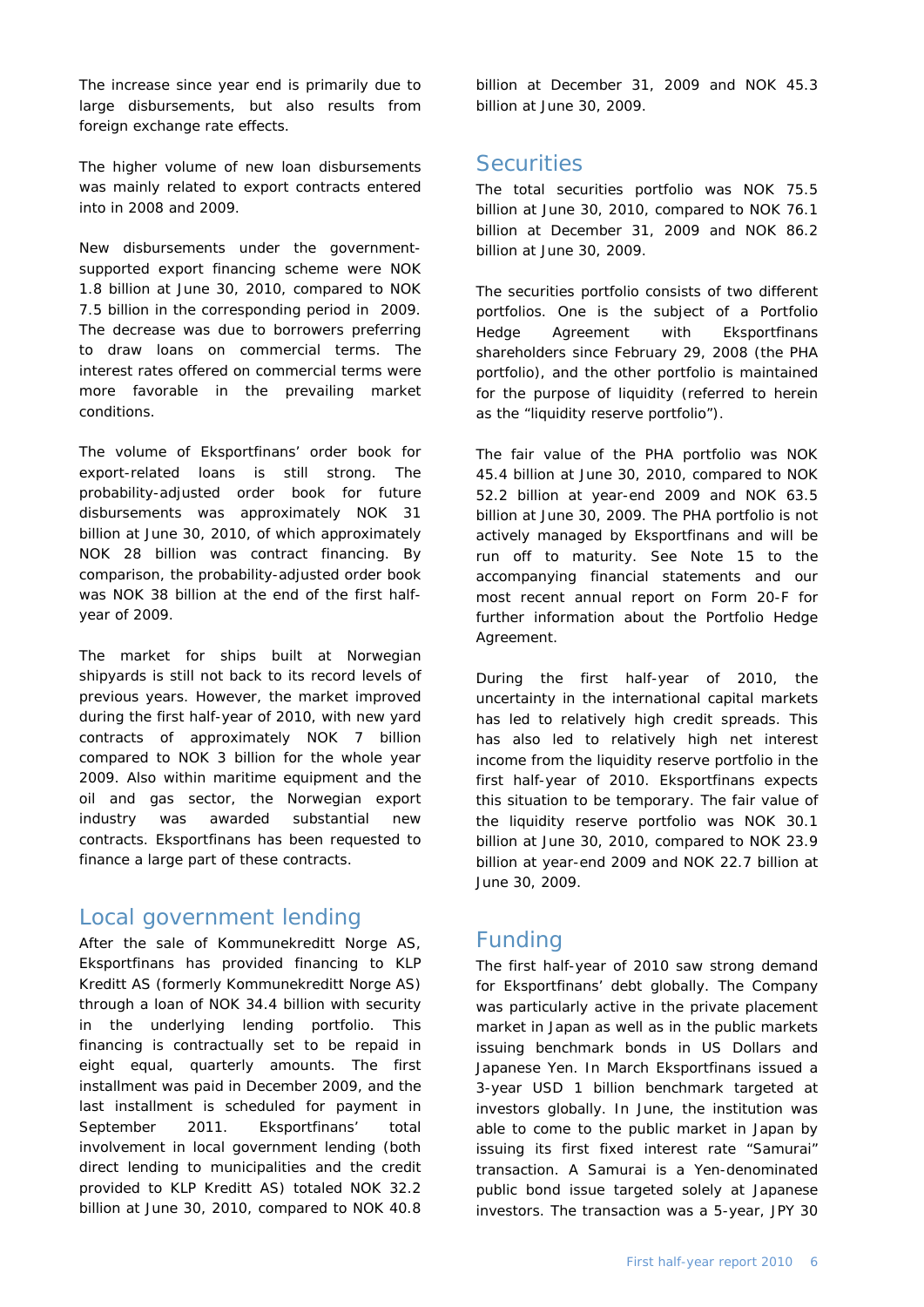billion transaction that was bought by key Japanese institutional investors.

Total new funding in the first half-year of 2010 amounted to NOK 41.9 billion through 462 individual trades, compared with NOK 32.9 billion and 550 trades in the same period of 2009.

## **Results**

#### **Net interest income**

Net interest income was NOK 694 million in the first half-year of 2010. This was NOK 14 million higher than the corresponding period in 2009. Interest income is higher in the first half of 2010 due to continued high interest spreads in the period, and the fact that most of the net interest income from municipality lending in the first half of 2009 was included in the separate accounts of the former subsidiary Kommunekreditt Norge AS, and thus influenced the separate accounts of Eksportfinans ASA through the sales price of the subsidiary.

The net return on average assets and liabilities (see financial highlights on page 4) was 0.59 percent in the first half-year of 2010, compared to 0.51 percent in the corresponding period of 2009.

#### **Net other operating income**

In the first half-year of 2010, net other operating income was negative NOK 352 million compared to negative NOK 467 million in the first half-year of 2009.

Volatility in the international capital markets continues to cause fluctuations in the fair value measurements of financial instruments. After the implementation of the Portfolio Hedge Agreement with Eksportfinans shareholders on February 29, 2008, the fluctuations in the fair value of bond investments hedged by this agreement have been neutralized. Fluctuations in fair values in the accounts after that date have to a large extent been caused by changes in fair value on Eksportfinans' own debt and on loans. In the first half-year of 2010, unrealized gains on Eksportfinans' own debt amounted to NOK 5,841 million (see note 2 to the accompanying financial statements). Net of derivatives, this amount is an unrealized loss of NOK 117 million (see note 16 to the accompanying financial statements). Accumulated in the balance sheet, the

unrealized gain on Eksportfinans' own debt, net of derivatives, is NOK 1.7 billion as of June 30, 2010. These unrealized gains on own debt will be reversed as unrealized losses in future periods following credit spread tightening. The capital adequacy will not be affected by this effect in any material way.

In addition to net unrealized losses on Eksportfinans' own debt of NOK 117 million, net other operating income in the first half-year of 2010 included an unrealized loss on loans of NOK 282 million (loss of NOK 52 million in the first half of 2009), an unrealized loss on bonds under the Portfolio Hedge Agreement of NOK 324 million (gain of NOK 1,096 million in the first half of 2009) and an unrealized gain of NOK 353 million on the Portfolio Hedge Agreement itself (loss of NOK 1,042 million in the first half of 2009). All these figures are net of derivatives. See note 2 and 16 to the accompanying financial statements for the breakdown of these line items.

#### **Total operating expenses**

Total operating expenses amounted to NOK 97 million for the first half-year of 2010, a small decrease of NOK 1 million from the end of the first half-year in 2009. The cost base is stable. The key ratio of Net operating expenses in relation to average assets was 0.08 percent for the first half-year of 2010, up from 0.07 percent for the same period in 2009.

#### **Profit/(loss) for the period**

Total comprehensive income for the first halfyear of 2010 was NOK 176 million, compared to NOK 425 million for the same period in 2009.

Return on equity was 7.0 percent for the first half-year of 2010, compared to 12.0 percent for the same period in 2009.

Profit from continuing operations was NOK 176 million for the period ending June 30, 2010, compared to NOK 83 million for the same period in 2009.

The non-IFRS measure of profit from continuing operations excluding unrealized gains and losses on financial instruments, and the corresponding return on equity, is shown in the table on page 8. These calculations may be of interest to investors because they assess the performance of the underlying business operations without the volatility caused by fair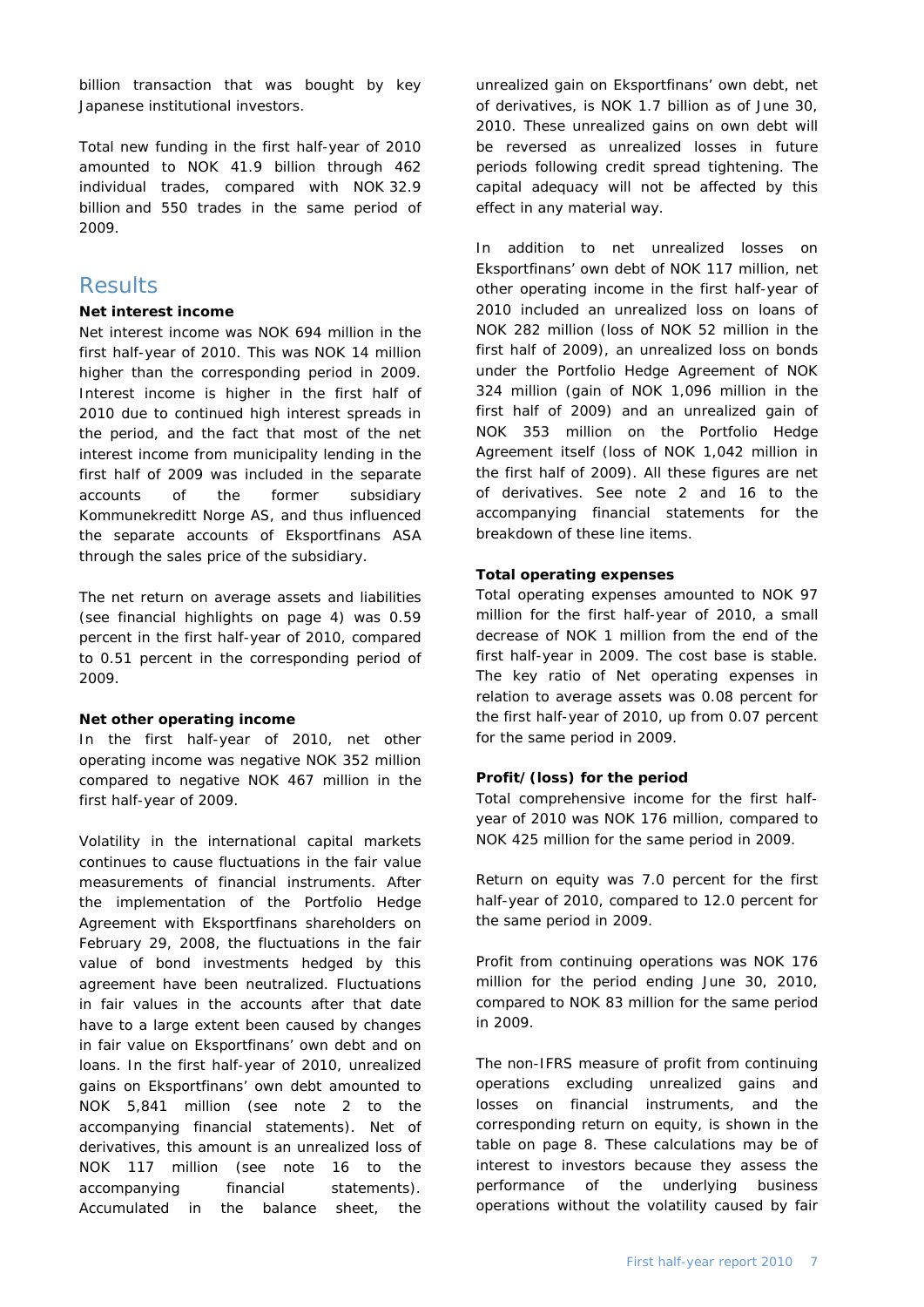value fluctuations, including specifically the reversal of previously recognized unrealized gains on Eksportfinans' own debt.

Profit excluding unrealized gains and losses amounted to NOK 415 million for the first halfyear of 2010. This was a decrease of NOK 108 million compared to the same period of 2009. The reduction was mainly due to last year's recognized gains related to Icelandic banks (see table on page 8) and a reduction in net realized gains/losses in the second quarter of 2010 (see note 2 and 16 to the accompanying financial statements) related to termination of a swap agreement.

|                                                                                                                                                                            | Second quarter |          | First half-year |        |
|----------------------------------------------------------------------------------------------------------------------------------------------------------------------------|----------------|----------|-----------------|--------|
| (NOK million)                                                                                                                                                              | 2010           | 2009     | 2010            | 2009   |
| Comprehensive                                                                                                                                                              |                |          |                 |        |
| income for the period<br>in accordance with IFRS                                                                                                                           | 370            | (1, 597) | 176             | 425    |
| Loss/(profit) for<br>the period from<br>discontinued operations                                                                                                            | $\mathbf 0$    | (342)    | 0               | (342)  |
| Net unrealized<br>losses/(gains)                                                                                                                                           | (254)          | 3,020    | 329             | 515    |
| Unrealized<br>gains/(losses)<br>related to the<br>Icelandic bank exposure                                                                                                  |                |          |                 |        |
| included above <sup>1)</sup>                                                                                                                                               | 3              | 97       | 3               | 96     |
| Tax-effect <sup>2)</sup>                                                                                                                                                   | 70             | (873)    | (93)            | (171)  |
| Non-IFRS profit<br>for the period from<br>continuing operations<br>excluding unrealized<br>gains/(losses) on<br>financial instruments<br>at fair value                     | 189            | 305      | 415             | 523    |
| Return on equity<br>based on profit<br>for the period from<br>continuing operations<br>excluding unrealized<br>gains/(losses) on<br>financial instruments<br>at fair value | 15.2 %         | 27.5 %   | 17.0 %          | 24.2 % |

1) Reversal of previously recognized loss (at exchange rates applicable at June 30, 2010)

2) 28 percent of the unrealized items above

## Balance sheet

Total assets amounted to NOK 245.1 billion at June 30, 2010, compared to NOK 225.3 billion at year-end 2009 and NOK 241.5 billion at June 30, 2009.

Debt incurred by issuing commercial paper and bonds was NOK 209.3 billion at June 30, 2010. The corresponding figures at December 31, 2010 was NOK 197.6 billion and NOK 208.3 billion at June 30, 2009.

The capital adequacy ratio was 13.3 percent at

June 30, 2010, compared to 13.3 percent at December 31, 2009 and 12.7 percent at June 30, 2009. The core capital adequacy ratio was 9.4 percent at June 30, 2010, compared to 9.7percent at December 31, 2009 and 9.0 percent at June 30, 2009. From year-end 2009, there has been an increase in risk-weighted assets due to deposit placements of surplus liquidity, and due to foreign exchange rate effects.

On April 8, 2010, the Annual General Meeting formally approved the Board's proposed dividend of NOK 700 millions, which was disbursed to Eksportfinans' owners in April.

Eksportfinans is currently part to two law suits. See note 17 to the accompanying financial statements for further information.

## Prospects for

## the second half-year 2010

There are some signs of new activity in the Norwegian export industry, coming from a very low level in 2009. However, the international economic environment still causes some uncertainty.

Eksportfinans is well positioned to support this growth through the provision of long-term financing. The Company believes that the changes recently made to the requirements to obtain CIRR-financing by the Norwegian Government will contribute positively in the competition to obtain export contracts. Furthermore, Eksportfinans currently has a competitive advantage in the funding market that makes it interesting for clients to combine long-term financing from Eksportfinans with bank guarantees.

The uncertain situation in the capital markets combined with the impact of the termination of Government guarantees for banks in many countries during the second half of 2010, may affect Eksportfinans, especially regarding uncertainty in credit spread levels. This may affect the unrealized effects in Eksportfinans accounts.

Oslo, August 19, 2010 EKSPORTFINANS ASA The Board of Directors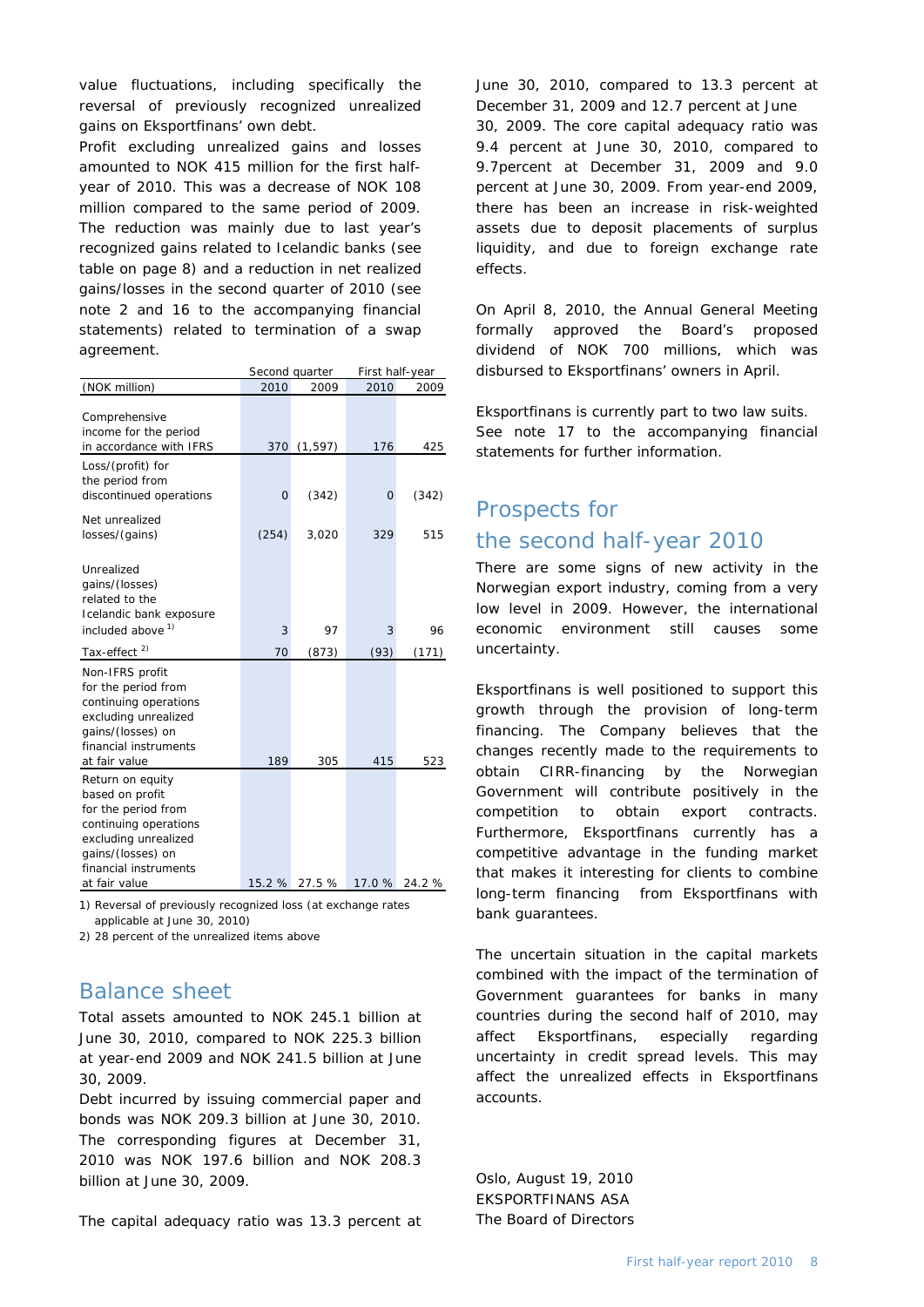# Condensed statement of comprehensive income (Eksportfinans ASA)

Figures for interim periods are unaudited.

|                                               | Second quarter |          | First half-year |       |             |
|-----------------------------------------------|----------------|----------|-----------------|-------|-------------|
| (NOK million)                                 | 2010           | 2009     | 2010            | 2009  | <b>Note</b> |
| Interest and related income                   | 1,463          | 1,811    | 2,850           | 4,241 |             |
| Interest and related expenses                 | 1,119          | 1,484    | 2,156           | 3,561 |             |
| Net interest income                           | 344            | 327      | 694             | 680   |             |
|                                               |                |          |                 |       |             |
| Commissions and                               |                |          |                 |       |             |
| income related to banking services            | $\Omega$       | 1        | 1               | 1     |             |
| Commissions and                               |                |          |                 |       |             |
| expenses related to banking services          | 1              | 2        | 3               | 4     |             |
| Net gains/(losses)                            |                |          |                 |       |             |
| on financial instruments at fair value        | 218            | (2,977)  | (353)           | (472) | 2           |
| Other income                                  | 1              | 4        | 3               | 8     |             |
| Net other operating income                    | 218            | (2,974)  | (352)           | (467) |             |
| <b>Total operating income</b>                 | 562            | (2,647)  | 342             | 213   |             |
| Salaries and other administrative expenses    | 39             | 37       | 79              | 80    |             |
| Depreciation                                  | 6              | 5        | 12              | 9     |             |
| Other expenses                                | $\overline{2}$ | 4        | 6               | 9     |             |
|                                               |                |          |                 |       |             |
| Impairment charges on loans at amortized cost | $\Omega$       | 0        | $\Omega$        | 0     |             |
| <b>Total operating expenses</b>               | 47             | 46       | 97              | 98    |             |
| Pre-tax operating profit/(loss)               | 515            | (2,693)  | 245             | 115   |             |
| Taxes                                         | 145            | (754)    | 69              | 32    |             |
| Profit/(loss)                                 |                |          |                 |       |             |
| for the period from continuing operations     | 370            | (1,939)  | 176             | 83    |             |
| Profit/(loss)                                 |                |          |                 |       |             |
| for the period from discontinued operations   | $\overline{O}$ | 342      | $\overline{O}$  | 342   | 15          |
| Other comprehensive income                    | $\overline{O}$ | 0        | $\Omega$        | 0     |             |
| Total comprehensive income                    | 370            | (1, 597) | 176             | 425   |             |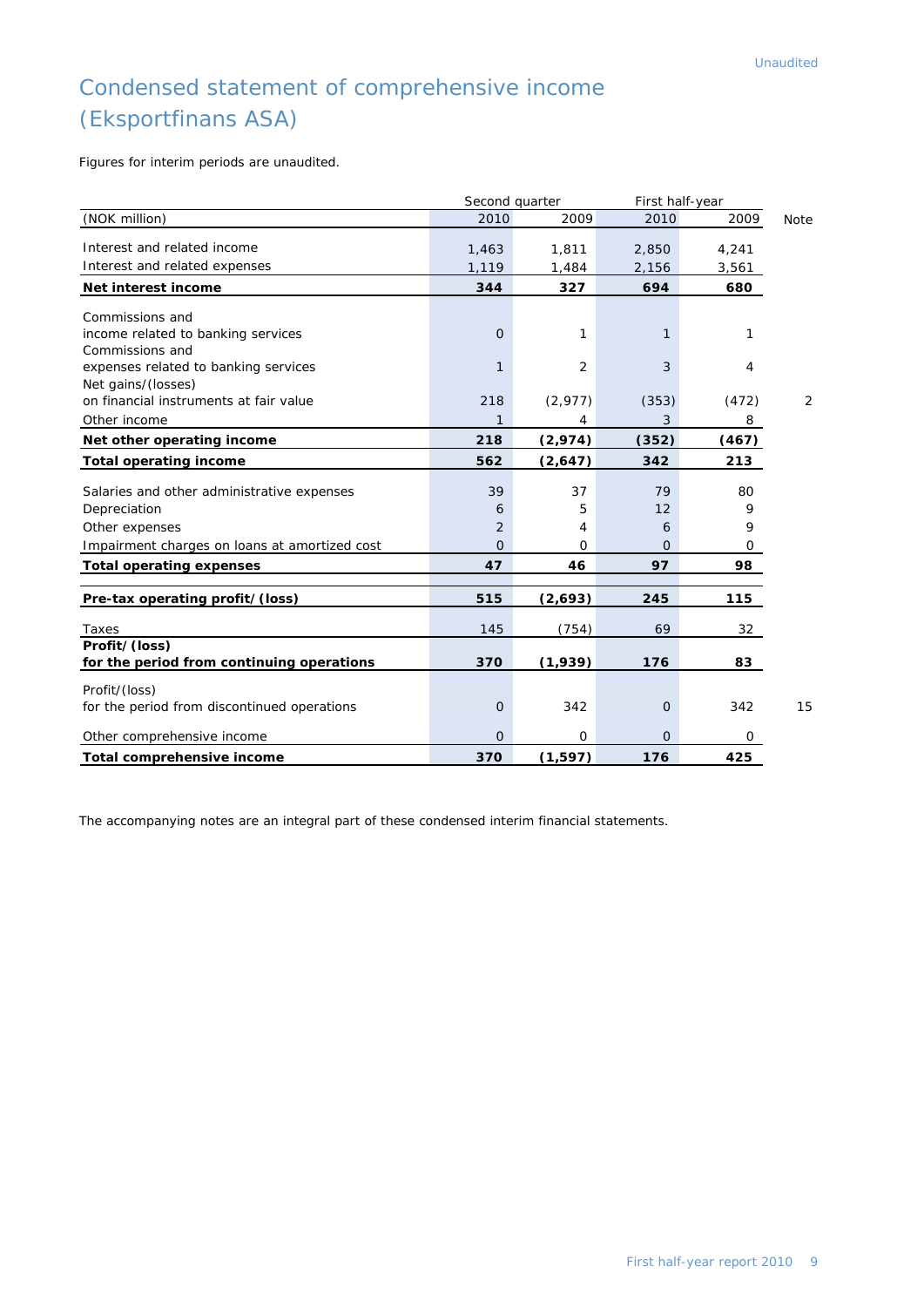# Condensed balance sheet (Eksportfinans ASA)

Figures for interim periods are unaudited.

| (NOK million)                                      | 30.06.10 | 31.12.09 | 30.06.09 | <b>Note</b> |
|----------------------------------------------------|----------|----------|----------|-------------|
| Loans and receivables due from credit institutions | 64,613   | 64,126   | 68,014   | 4, 6, 7     |
| Loans and receivables due from customers           | 80,101   | 66,677   | 64,254   | 5, 6, 7     |
| <b>Securities</b>                                  | 75,540   | 76,090   | 86,161   | 8           |
| <b>Financial derivatives</b>                       | 19,230   | 14,344   | 15,720   |             |
| Intangible assets                                  | 23       | 26       | 26       |             |
| Fixed assets and investment property               | 206      | 208      | 211      | 9           |
| Other assets                                       | 5,392    | 3,783    | 7,151    | 10          |
| <b>Total assets</b>                                | 245,105  | 225,254  | 241,537  |             |
|                                                    |          |          |          |             |
| Deposits by credit institutions                    | 46       | 38       | 48       |             |
| Borrowings through the issue of securities         | 209,249  | 197,634  | 208,322  | 11          |
| <b>Financial derivatives</b>                       | 20,645   | 14,810   | 19,779   |             |
| Taxes payable                                      | 161      | 73       | 238      |             |
| Deferred tax liabilities                           | 64       | 157      | 861      |             |
| Other liabilities                                  | 7,774    | 5,124    | 2,894    | 12          |
| Accrued expenses and provisions                    | 94       | 89       | 86       |             |
| Subordinated debt                                  | 1,739    | 1,502    | 1,611    |             |
| Capital contribution securities                    | 449      | 419      | 403      |             |
| <b>Total liabilities</b>                           | 240,221  | 219,846  | 234,242  |             |
|                                                    |          |          |          |             |
| Share capital                                      | 2,771    | 2,771    | 2,771    |             |
| Share premium reserve                              | 177      | 177      | 177      |             |
| Reserve for unrealized gains                       | 403      | 403      | 3,104    |             |
| Other equity                                       | 1,357    | 2,057    | 818      |             |
| Comprehensive income for the period                | 176      | $\Omega$ | 425      |             |
| <b>Total shareholders' equity</b>                  | 4,884    | 5,408    | 7,295    |             |
| Total liabilities and shareholders' equity         | 245,105  | 225,254  | 241,537  |             |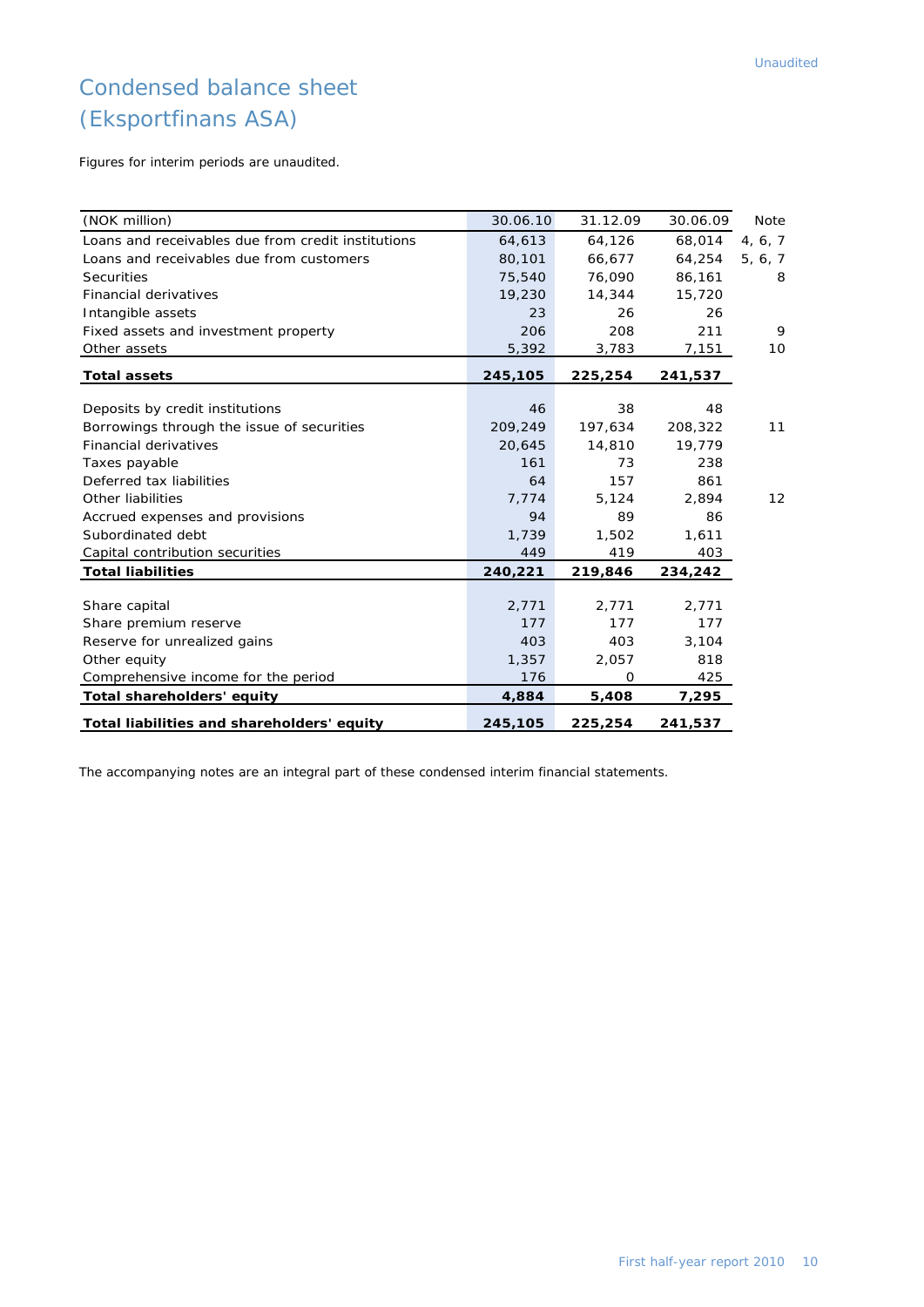# Condensed statement of changes in equity (Eksportfinans ASA)

Figures for interim periods are unaudited.

| (NOK million)                | Share<br>capital <sup>1)</sup> | Share<br>premium<br>reserve <sup>1)</sup> | Reserve<br>unrealized<br>gains $1, 2$ | Other<br>equity $2$ | Compre-<br>hensive<br>income $2$ | Total<br>equity |
|------------------------------|--------------------------------|-------------------------------------------|---------------------------------------|---------------------|----------------------------------|-----------------|
| Equity as at January 1, 2009 | 2.771                          | 177                                       | 3.104                                 | 818                 | 0                                | 6,870           |
| Total comprehensive          |                                |                                           |                                       |                     |                                  |                 |
| income for the period        | O                              | $\Omega$                                  | O                                     | O                   | 425                              | 425             |
| Equity as June 30, 2009      | 2,771                          | 177                                       | 3,104                                 | 818                 | 425                              | 7,295           |
| Equity as at January 1, 2010 | 2,771                          | 177                                       | 403                                   | 2,057               | $\Omega$                         | 5,408           |
| Total comprehensive          |                                |                                           |                                       |                     |                                  |                 |
| income for the period        | O                              | $\Omega$                                  | $\Omega$                              | O                   | 176                              | 176             |
| Dividends paid               | O                              | Ο                                         | O                                     | (700)               | $\Omega$                         | (700)           |
| Equity as June 30, 2010      | 2,771                          | 177                                       | 403                                   | 1,357               | 176                              | 4,884           |

1) Restricted equity.

2) The allocation of income for the period between the reserve for unrealized gains and other equity is performed at year-end. Preliminary calculations based on the condensed interim financial statements as of June 30, 2010, show that if the allocation was performed at this date, it would have reduced the reserve for unrealized gains by NOK 317 million and increased other equity by NOK 493 million. The closing balances would have been NOK 86 million for the reserve for unrealized gains, and NOK 1,850 million for other equity.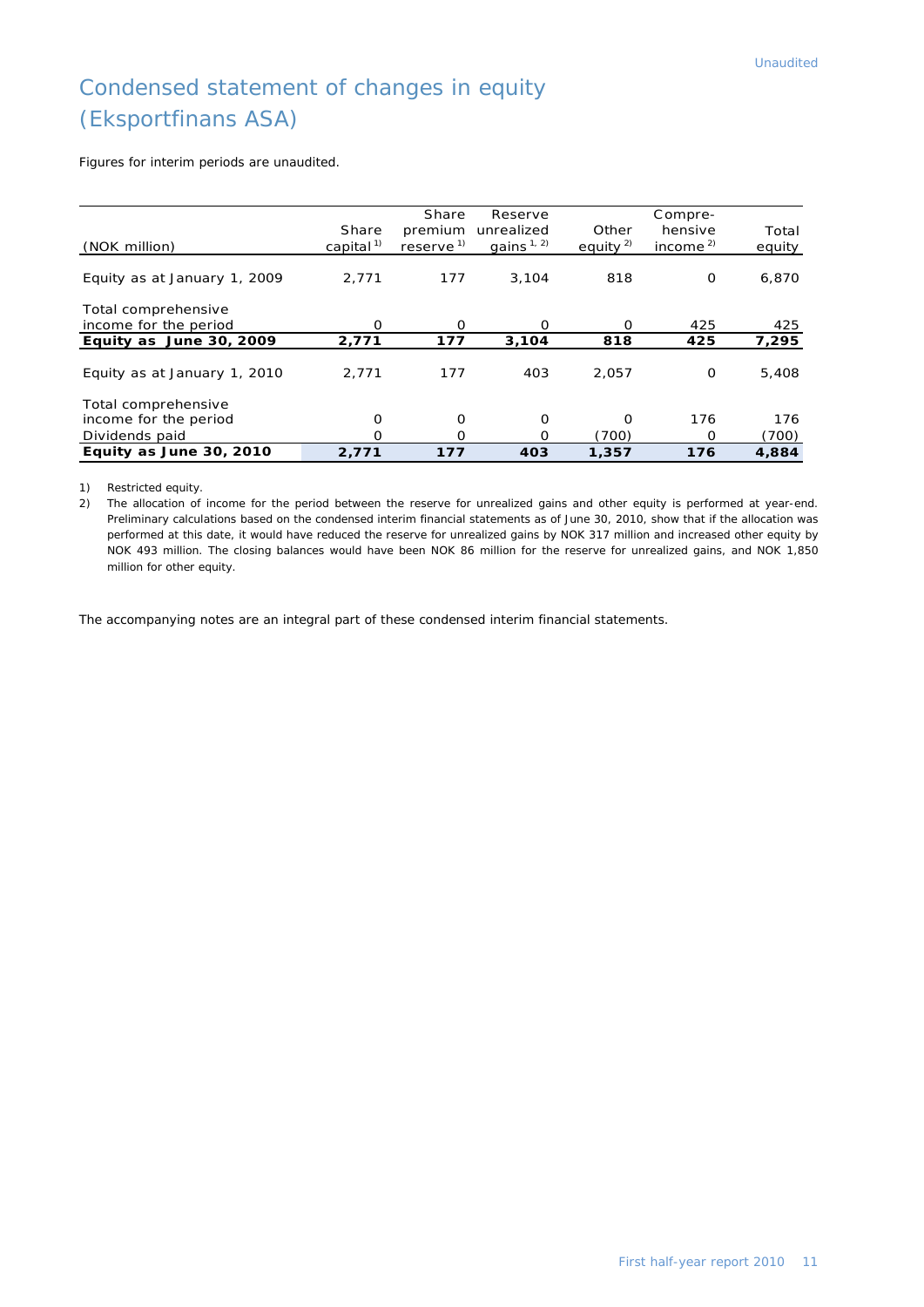# Condensed cash flow statement (Eksportfinans ASA)

Figures for interim periods are unaudited.

|                                                                                                            | First half-year |            |
|------------------------------------------------------------------------------------------------------------|-----------------|------------|
| (NOK million)                                                                                              | 2010            | 2009       |
| Pre-tax operating profit from continuing operations                                                        | 245             | 115        |
| Provided by operating activities:                                                                          |                 |            |
| Accrual of contribution from the Norwegian government<br>Unrealized losses (reversal of unrealized losses) | (611)           | (197)      |
| on financial instruments at fair value through profit or loss                                              | 329             | 297        |
| Realized losses on financial instruments at fair value through profit or loss                              | 53              |            |
| Depreciation                                                                                               | 12              | 9          |
| Disbursement of loans <sup>1)</sup>                                                                        | (15, 291)       | (57,076)   |
| Principal collected on loans <sup>2)</sup>                                                                 | 12,928          | 68,124     |
| Purchase of financial investments (trading)                                                                | (17, 869)       | (26, 505)  |
| Proceeds from sale or redemption of financial investments (trading)                                        | 13,567          | 36,375     |
| Contribution paid by the Norwegian government                                                              | 332             | 152        |
| Taxes paid                                                                                                 | (74)            | (94)       |
| Changes in:                                                                                                |                 |            |
| Accrued interest receivable                                                                                | (8, 432)        | (236)      |
| Other receivables                                                                                          | (1,048)         | 4,107      |
| Accrued expenses and other liabilities                                                                     | 10,485          | (4,209)    |
| Net cash generated from/(used in) operating activities                                                     | (5, 374)        | 20,862     |
| Purchase of financial investments                                                                          | $\mathbf 0$     | (60)       |
| Proceeds from sale or redemption of financial investments                                                  | 8,476           | 4,175      |
| Net cashflow from financial derivatives                                                                    | 10,538          | (5,936)    |
| Purchases of fixed assets                                                                                  | (8)             | (4)        |
| Net cash generated from/(used in) investing activities                                                     | 19,006          | (1,825)    |
| Change in debt to credit institutions                                                                      | 3               | (249)      |
| Proceeds from issuance of commercial paper debt                                                            | 180,086         | 111,721    |
| Repayments of commercial paper debt                                                                        | (184, 672)      | (123, 872) |
| Proceeds from issuance of bond debt                                                                        | 41,853          | 32,924     |
| Principal payments on bond debt                                                                            | (39, 743)       | (40, 139)  |
| Dividends paid                                                                                             | (700)           | 0          |
| Net cash generated from/(used in) financing activities                                                     | (3, 173)        | (19,615)   |
| Net change in cash and cash equivalents <sup>3)</sup>                                                      | 10,459          | (578)      |
| Cash and cash equivalents at beginning of period                                                           | 4,523           | 6,667      |
| Effect of exchange rates on cash and cash equivalents                                                      | 385             | (446)      |
| Net change in cash and cash equivalents from discontinued operations <sup>4)</sup>                         | 0               | 860        |
| Cash and cash equivalents $3)$ at end of period                                                            | 15,367          | 6,503      |

1) Of NOK 57.1 billion in first half-year of 2009, NOK 45.3 billion is related to funding of Kommunekreditt Norge AS and other municipal-related disbursements after the sale of the subsidiary.

2) Of NOK 68.1 billion in first half-year of 2009, 44.5 billion is related to repayment from Kommunekreditt Norge AS in relation to the sale of the subsidiary.

3) Cash equivalents are defined as bank deposit with maturity less than 3 months.

4) Cash flows from discontinued operations for 2009 are related to investing activities, as they represent the net cash flow effect from losing control of the subsidiary.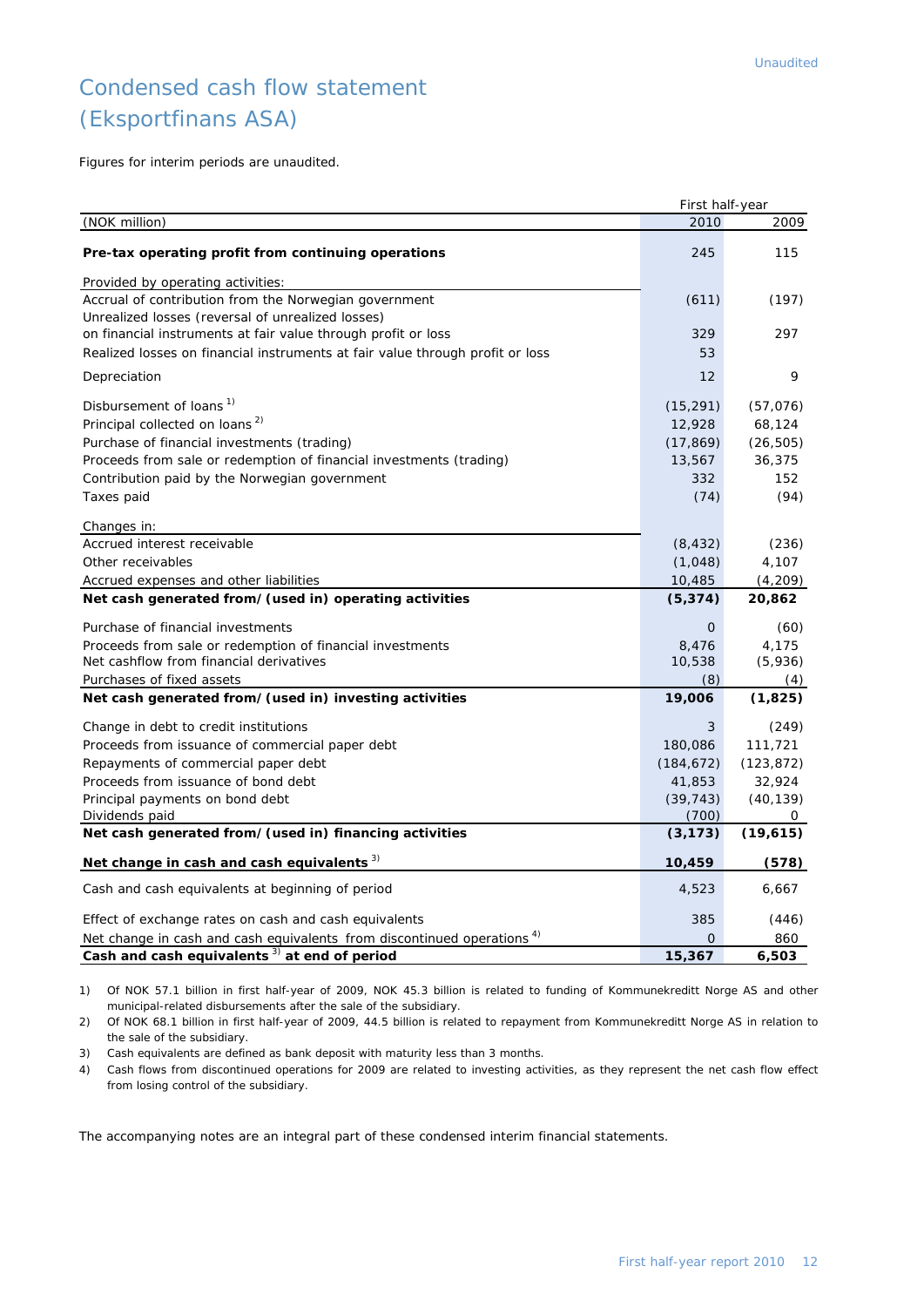# Notes to the condensed financial statements

# 1. Accounting principles

Eksportfinans' first half-year condensed interim financial statements have been presented in accordance with International Financial Reporting Standards – (**IFRS**), in line with both IFRS as adopted by the European Union (**EU**) and IFRS as issued by the International Accounting Standards Board (**IASB**). The condensed interim financial statements have been prepared in accordance with IAS 34, Interim Financial Reporting.

The accounting policies and methods of computation applied in the preparation of these condensed interim financial statements are the same as in Eksportfinans' annual financial statements of 2009, as approved for issue by the Board of Directors on March 2, 2010. These policies have been consistently applied to all the periods presented.

Figures for interim periods are unaudited.

# 2. Net gains/(losses) on financial instruments at fair value

|                                                                     |          | Second quarter | First half-year |          |  |
|---------------------------------------------------------------------|----------|----------------|-----------------|----------|--|
| (NOK million)                                                       | 2010     | 2009           | 2010            | 2009     |  |
| <b>Securities</b>                                                   | $\Omega$ | 1              | 9               |          |  |
| Financial derivatives                                               | (68)     | (22)           | (83)            | (37)     |  |
| Foreign currencies                                                  |          | (1)            | 3               | (7)      |  |
| Other financial instruments at fair value                           | 31       | 65             | 47              | 86       |  |
| Net realized gains/(losses)                                         | (36)     | 43             | (24)            | 43       |  |
|                                                                     |          |                |                 |          |  |
| Loans and receivables                                               | (178)    | 162            | (195)           | (48)     |  |
| <b>Securities</b>                                                   | (414)    | 755            | (168)           | 1,026    |  |
| Financial derivatives <sup>1) 2)</sup>                              | (4,598)  | (7,937)        | (5, 810)        | (8, 799) |  |
| Commercial paper debt <sup>2)</sup>                                 | 3        | 4              | 5               | 52       |  |
| Bond debt $^{2)}$                                                   | 5,435    | 4,011          | 5,863           | 7,141    |  |
| Subordinated debt and capital contribution securities <sup>2)</sup> |          | (9)            | (17)            | 158      |  |
| Foreign currencies                                                  | 3        | (1)            | 3               | (59)     |  |
| Other $^{2)}$                                                       | (4)      | (5)            | (10)            | 14       |  |
| Net unrealized gains/(losses)                                       | 254      | (3,020)        | (329)           | (515)    |  |
|                                                                     |          |                |                 |          |  |
| Net realized and unrealized gains/(losses)                          | 218      | (2, 977)       | (353)           | (472)    |  |

See note 16 for a presentation of the above table through the eyes of management.

#### **Net unrealized gains/(losses) on securities**

|                                                               | Second quarter |      | First half-vear |      |
|---------------------------------------------------------------|----------------|------|-----------------|------|
| (NOK million)                                                 | 2010           | 2009 | 2010            | 2009 |
| Securities held for trading                                   | (345)          | 545  | (251)           | 557  |
| Securities designated as at fair value at initial recognition | (69)           | 210  | 83              | 469  |
| Total                                                         | (414)          | 755  | (168)           | ,026 |

1) The Portfolio Hedge Agreement entered into in March 2008, further described in note 14 of this report, is included with a gain of NOK 353 million as of June 30, 2010 and a loss of NOK 1,042 million as of June 30, 2009.

2) In the first half-year of 2010, Eksportfinans had an unrealized gain of NOK 5,841 million (NOK 7,365 million in the first half-year of 2009) on its own debt. Net of derivatives this amount is an unrealized loss of NOK 117 million (NOK 477 million in the first half-year of 2009).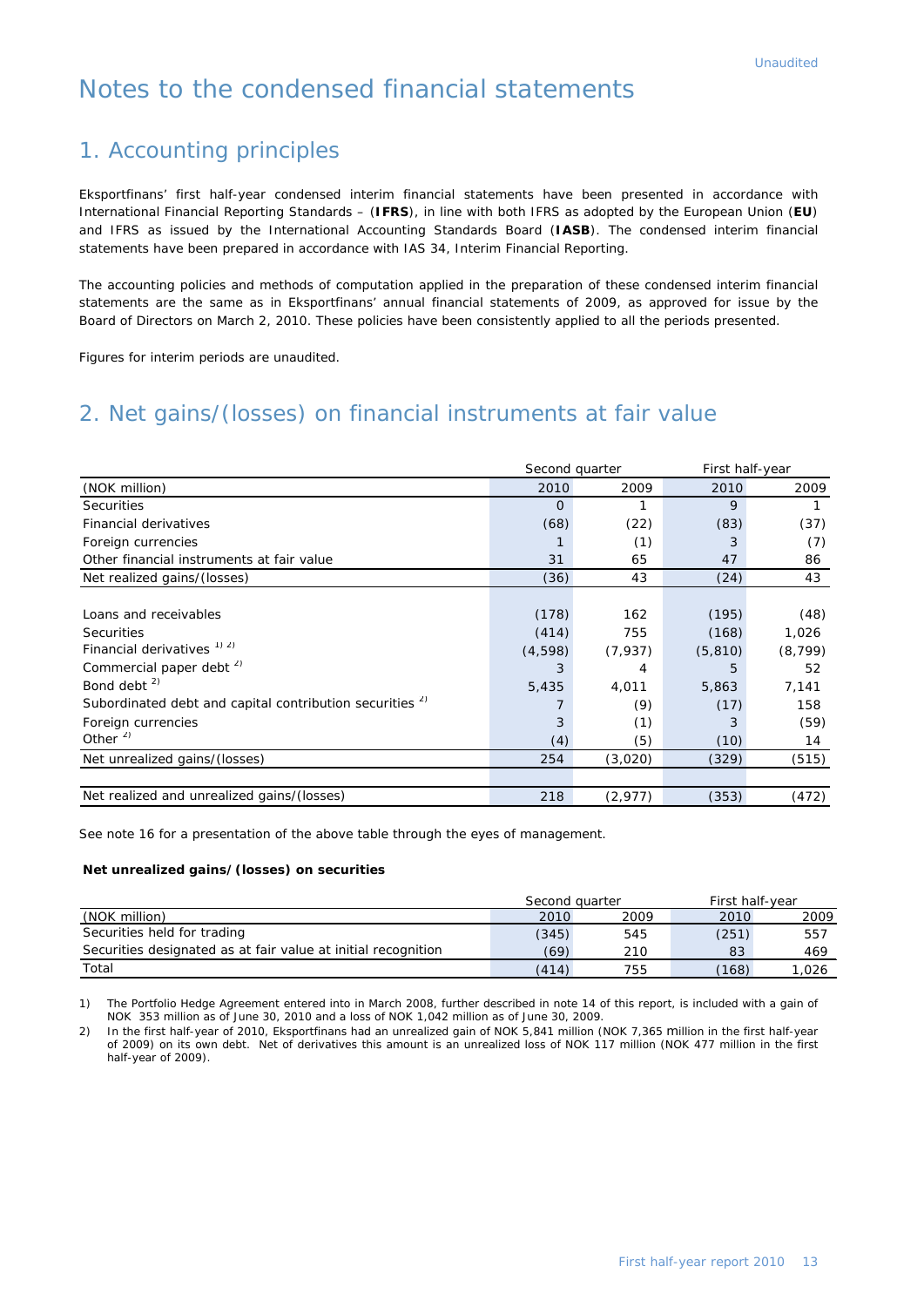# 3. Capital adequacy

Capital adequacy is calculated in accordance with the Basel II regulations in force from the Norwegian Banking, Insurance and Securities Commission. The Company has adopted the standardized approach to capital requirements. For the Company, this implies that the difference in risk-weighted value between the Basel I and II regulations is mainly due to operational risk. The capital adequacy minimum requirement is 8 percent of total risk-weighted value.

| (NOK million)             | 30.06.2010  |          | 31.12.2009  |          | 30.06.2009  |          |
|---------------------------|-------------|----------|-------------|----------|-------------|----------|
|                           |             | Risk-    |             | Risk-    |             | Risk-    |
|                           | <b>Book</b> | weighted | <b>Book</b> | weighted | <b>Book</b> | weighted |
|                           | value       | value    | value       | value    | value       | value    |
| Total assets              | 245,105     | 37,983   | 225,254     | 35,964   | 241.537     | 39,899   |
| Off-balance sheet items   |             | 552      |             | 465      |             | 509      |
| Operational risk          |             | 2,689    |             | 2,689    |             | 401      |
| Total currency risk       |             | 134      |             | 162      |             | 208      |
| Total risk-weighted value |             | 41,358   |             | 39,280   |             | 41.017   |

#### **The Company's eligible regulatory capital**

| (NOK million                           |            |       |            |       |            |       |
|----------------------------------------|------------|-------|------------|-------|------------|-------|
| and in percent of risk-weighted value) | 30.06.2010 |       | 31.12.2009 |       | 30.06.2009 |       |
| Core capital <sup>1)</sup>             | 3,889      | 9.4%  | 3.819      | 9.7%  | 3.700      | 9.0%  |
| Additional capital <sup>2)</sup>       | 1,609      | 3.9%  | 1.418      | 3.6%  | .508       | 3.7%  |
| Total regulatory capital               | 5,498      | 13.3% | 5,237      | 13.3% | 5,208      | 12.7% |

1) Includes share capital, other equity, elements of capital contribution securities and other deductions and additions in accordance. with the Norwegian capital adequacy regulations.

2) Includes subordinated debt, the elements of capital contribution securities not included in core capital and other deductions/additions in accordance with the Norwegian capital adequacy regulations.

# 4. Loans and receivables due from credit institutions

| (NOK million)                                          | 30.06.10 | 31.12.09 | 30.06.09 |
|--------------------------------------------------------|----------|----------|----------|
| Cash and cash equivalents <sup>1)</sup>                | 15,367   | 4.524    | 6,503    |
| Other bank deposits and claims on banks                | 2,383    | 3.680    | 672      |
| Loan to KLP Kreditt AS (also included in note 6)       | 21,470   | 30,058   | 34,352   |
| Loans to other credit institutions,                    |          |          |          |
| nominal amount (also included in note 6) $2$           | 26,052   | 26,325   | 26.962   |
| Accrued interest and adjustment to fair value on loans | (659)    | (461)    | (475)    |
| Total                                                  | 64,613   | 64.126   | 68,014   |

1) Cash equivalents are defined as bank deposit with maturity less than 3 months.

2) The Company has acquired certain loan agreements from banks for which the selling bank provides a repayment guarantee, therefore retaining the credit risk of the loans. Under IFRS these loans classify as loans to credit institutions.

# 5. Loans to customers

| (NOK million)                                          | 30.06.10 | 31.12.09 | 30.06.09 |
|--------------------------------------------------------|----------|----------|----------|
| Loans due from customers,                              |          |          |          |
| nominal amount (also included in note 6)               | 79,232   | 65,819   | 63,509   |
| Accrued interest and adjustment to fair value on loans | 869      | 858      | 745      |
| Total                                                  | 80,101   | 66.677   | 64,254   |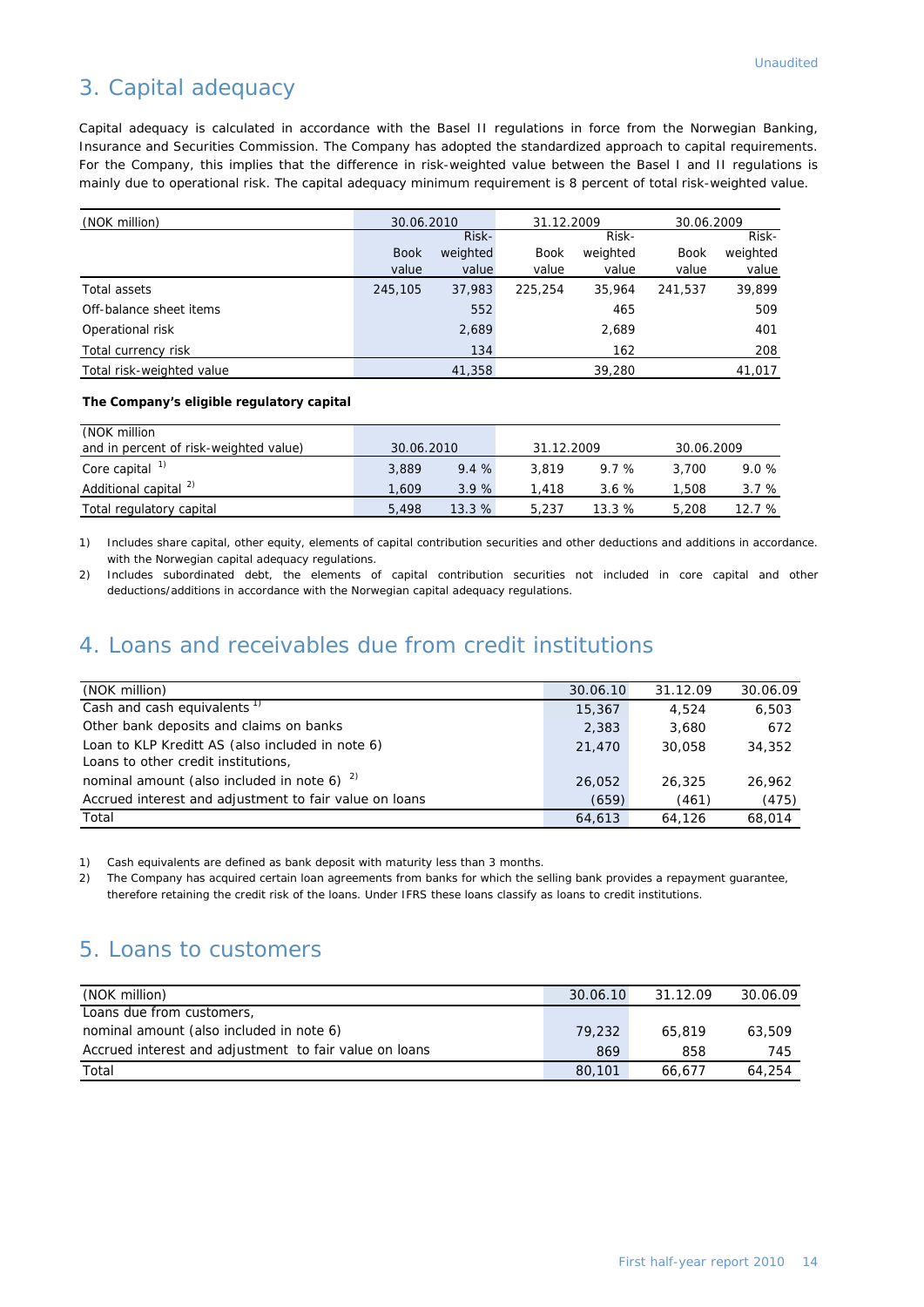# 6. Total loans

Nominal amounts related to loans due from credit institutions and customers, respectively, from the two previous tables are included in the following analysis.

| (NOK million)                                        | 30.06.10 | 31.12.09 | 30.06.09 |
|------------------------------------------------------|----------|----------|----------|
| Loan to KLP Kreditt AS                               | 21,470   | 30,058   | 34,352   |
| Loans due from other credit institutions             | 26,052   | 26,325   | 26,962   |
| Loans due from credit institutions                   | 47,522   | 56,383   | 61,314   |
| Loans due from customers                             | 79,232   | 65,819   | 63,509   |
| Total nominal amount                                 | 126,754  | 122,202  | 124,823  |
|                                                      |          |          |          |
| Commercial loans                                     | 87,506   | 83,374   | 89,370   |
| Government-supported loans                           | 39,248   | 38,828   | 35,453   |
| Total nominal amount                                 | 126,754  | 122,202  | 124,823  |
|                                                      |          |          |          |
| Capital goods                                        | 33,662   | 28,347   | 22,527   |
| Ships                                                | 42,504   | 36,376   | 34,482   |
| Export-related and international activities *)       | 18,375   | 16,652   | 22,463   |
| Direct loans to Norwegian local government sector    | 5,752    | 5,778    | 6,001    |
| Loan to KLP Kreditt AS                               | 21,470   | 30,058   | 34,352   |
| Municipal-related loans to other credit institutions | 4,943    | 4,943    | 4,943    |
| Loans to employees                                   | 48       | 48       | 55       |
| Total nominal amount                                 | 126,754  | 122,202  | 124,823  |

\* Export-related and international activities consist of loans to the following categories of borrowers:

| (NOK million)                    | 30.06.10 | 31.12.09 | 30.06.09 |
|----------------------------------|----------|----------|----------|
| Banking and finance              | 7,654    | 8,260    | 8,548    |
| Real estate management           | 5,258    | 5.237    | 5,426    |
| Consumer goods                   | 4,262    | 3,052    | 3,392    |
| Renewable energy                 | 1,100    | 0        | 0        |
| Aviation and shipping            | 42       | 40       | 92       |
| Oil and gas                      | 27       | 25       | 487      |
| Aluminum, chemicals and minerals | 5        | 8        | 10       |
| Engineering and construction     |          |          | 27       |
| IT and telecommunication         | $\Omega$ | 0        | 4,449    |
| Other categories                 | 26       | 29       | 32       |
| Total nominal amount             | 18,375   | 16,652   | 22,463   |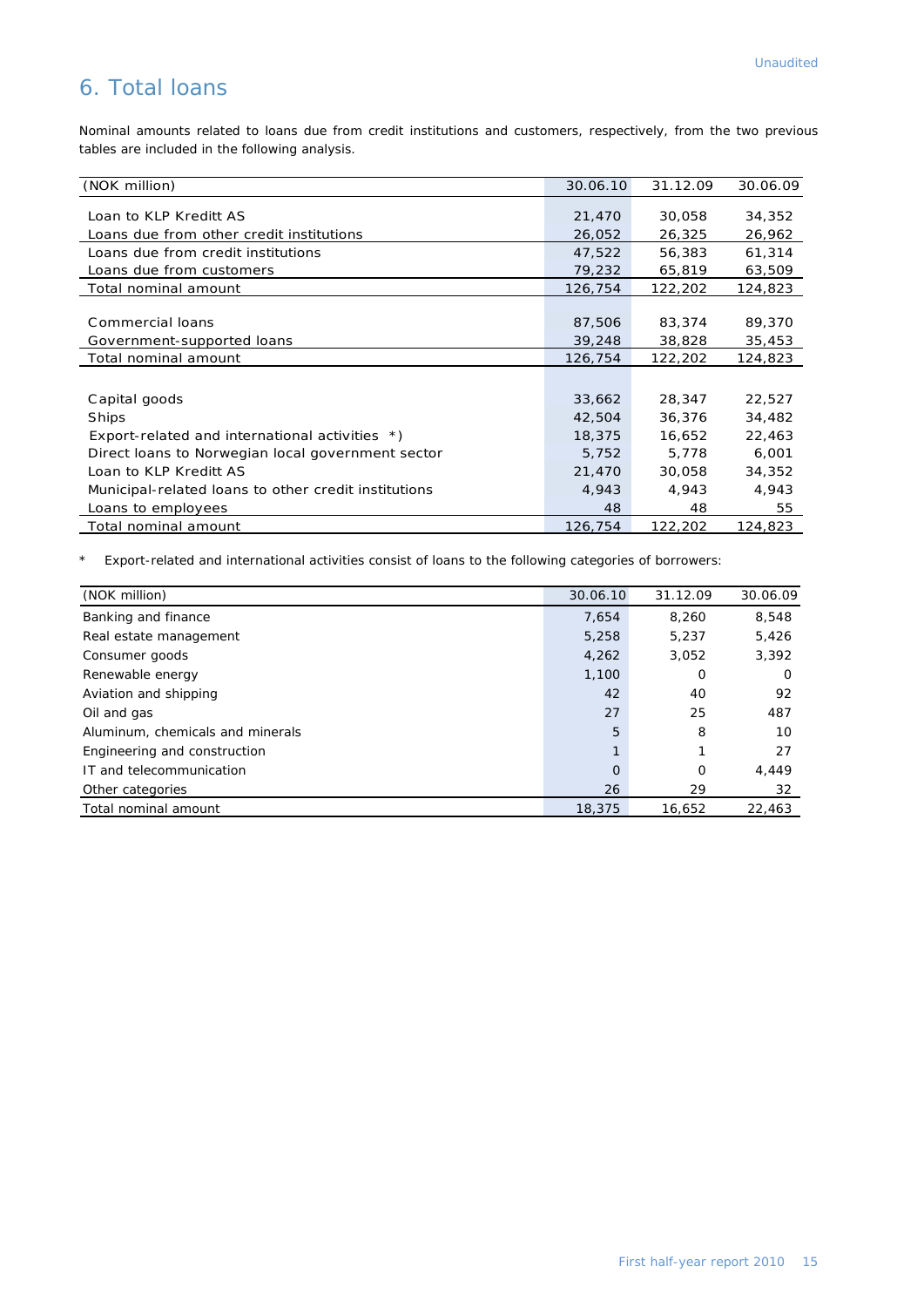# 7. Loans past due or impaired

| (NOK million)                                                                          | 30.06.10 | 31.12.09 | 30.06.09 |
|----------------------------------------------------------------------------------------|----------|----------|----------|
| Interest and principal installment 1-30 days past due                                  | 84       | 5        | 30       |
| Not matured principal                                                                  |          |          |          |
| on loans with payments 1-30 days past due                                              | 1,675    | 12       | 610      |
| Interest and principal installment 31-90 days past due<br>Not matured principal        | $\Omega$ | 7        | 9        |
| on loans with payments 31-90 days past due                                             | $\Omega$ | 47       | 59       |
| Interest and principal installment more than 90 days past due<br>Not matured principal | 432      | 417      | 447      |
| on loans with payments more than 90 days past due                                      | 54       | 58       | 94       |
| Total loans that are past due                                                          | 2,245    | 546      | 1,249    |
|                                                                                        |          |          |          |
| Relevant collateral or quarantees received <sup>*)</sup>                               | 1,832    | 137      | 761      |
| Estimated impairments on loans valued at amortized cost                                | O        | $\Omega$ | 0        |

 A total of NOK 425 million relates to exposure towards Icelandic banks as of June 30, 2010, and are as of the balance sheet date not considered guaranteed in a satisfactory manner. These loans are measured at fair value at each balance sheet date. The change in fair value in the period is reflected in the line item 'Net gains/losses on financial instruments at fair value'.

Apart from the fair value adjustments already recognized in the income statement, related to the exposure towards the Icelandic banks discussed above, the Company considers all other receivables to be secured in a satisfactory manner.

# 8. Securities

| (NOK million)                                          | 30.06.10 | 31.12.09 | 30.06.09 |
|--------------------------------------------------------|----------|----------|----------|
| Trading portfolio                                      | 49.821   | 46.131   | 48,549   |
| Other securities at fair value through profit and loss | 25,719   | 29.959   | 37.612   |
| Total                                                  | 75,540   | 76,090   | 86,161   |

# 9. Fixed assets and investment property

| (NOK million)                 | 30.06.10 | 31.12.09 | 30.06.09 |
|-------------------------------|----------|----------|----------|
| Buildings and land at own use | 127      | 127      | 130      |
| Investment property           | 70       | 71       | 72       |
| Total building and land       | 197      | 198      | 202      |
| Other fixed assets            | $\Omega$ | 10       | Ω        |
| Total                         | 206      | 208      |          |
|                               |          |          |          |

# 10. Other assets

| (NOK million)                                                | 30.06.10 | 31.12.09 | 30.06.09 |
|--------------------------------------------------------------|----------|----------|----------|
| Interim account 108-Agreement                                | 702      | 800      | 612      |
| Cash collateral provided                                     | 4,625    | 2.975    | 6,477    |
| Delayed payment, securities not delivered from our custodian | 48       |          | 48       |
| Other                                                        | 17       | я        | 14       |
| Total                                                        | 5,392    | 3.783    | 7.151    |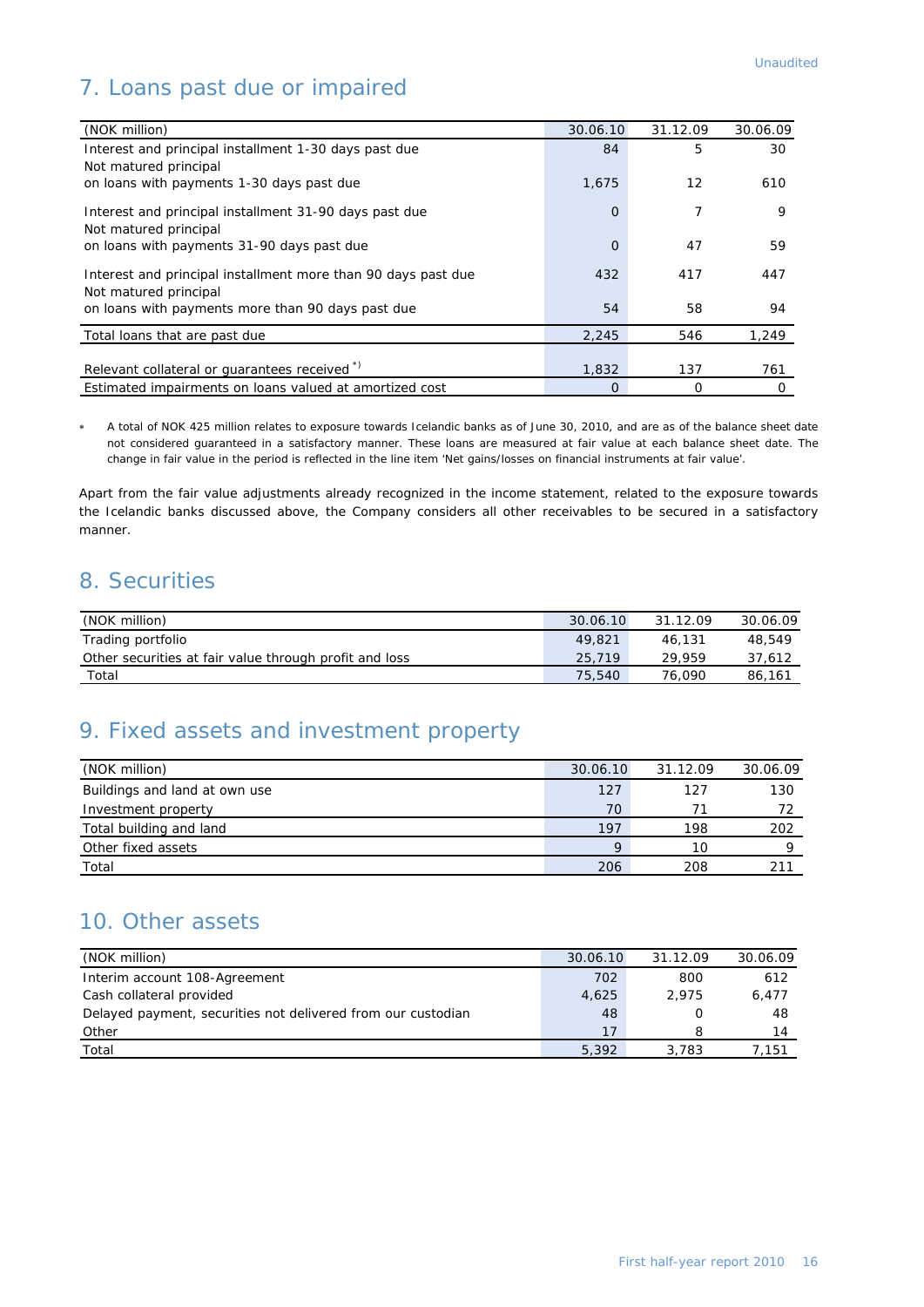# 11. Borrowings through the issue of securities

| (NOK million)                                         | 30.06.10 | 31.12.09 | 30.06.09 |
|-------------------------------------------------------|----------|----------|----------|
| Commercial paper debt                                 | 16,459   | 19.074   | 18,684   |
| Bond debt                                             | 212,484  | 191,153  | 205,270  |
| Accrued interest and adjustment to fair value on debt | (19.694) | (12.593) | (15,632) |
| Total                                                 | 209,249  | 197.634  | 208,322  |

# 12. Other liabilities

| (NOK million)                                              | 30.06.10 | 31.12.09 | 30.06.09 |
|------------------------------------------------------------|----------|----------|----------|
| Grants to mixed credits                                    | 329      | 309      | 338      |
| Cash collateral received                                   | 6,947    | 4.786    | 2.391    |
| Delayed payment, securities not delivered to our custodian | 444      |          | 138      |
| Other short-term liabilities                               | 54       | 29       | 27       |
| Total                                                      | 7.774    | 5.124    | 2,894    |

# 13. Segment information

The Company is divided into three business areas, export lending, municipal lending and securities. After the sale of Kommunekreditt Norge AS, municipal lending consists of loans to KLP Kreditt AS, in addition to loans directly to municipalities and municipal-related loans to savings banks that were purchased from Kommunekreditt Norge AS in connection with the sale of the subsidiary. The Company also has a treasury department, responsible for the Company's funding. Income and expenses related to treasury are divided between the three business areas. The segment information is in line with the management reporting.

|                                                      |                 | <b>Export lending</b> |          | Municipal lending | <b>Securities</b> |          |
|------------------------------------------------------|-----------------|-----------------------|----------|-------------------|-------------------|----------|
|                                                      | First half-year |                       |          | First half-year   | First half-year   |          |
| (NOK million)                                        | 2010            | 2009                  | 2010     | $2009^{5}$        | 2010              | 2009     |
| Net interest income <sup>1)</sup>                    | 340             | 302                   | 102      | 33                | 252               | 345      |
| Commissions                                          |                 |                       |          |                   |                   |          |
| and income related to banking services <sup>2)</sup> | $\mathbf{1}$    | 1                     | $\Omega$ | $\mathbf 0$       | $\Omega$          | $\Omega$ |
| Net gains/(losses)                                   |                 |                       |          |                   |                   |          |
| on financial instruments at fair value 3)            | 3               | 96                    | $\Omega$ | $\Omega$          | (21)              | (29)     |
| Other income/(expenses) <sup>2)</sup>                |                 | $\Omega$              |          | (6)               |                   | $\Omega$ |
| Income/expenses divided by volume 4)                 | (2)             | 28                    | $\Omega$ | 19                | (1)               | 35       |
| Net other operating income                           | 2               | 125                   | $\Omega$ | 13                | (22)              | 6        |
| <b>Total net income</b>                              | 342             | 427                   | 102      | 46                | 230               | 351      |
| <b>Total operating expenses</b>                      | 56              | 51                    | 14       | 19                | 27                | 28       |
|                                                      |                 |                       |          |                   |                   |          |
| Pre-tax operating profit/(loss)                      | 286             | 376                   | 88       | 27                | 203               | 323      |
| Taxes                                                | 80              | 105                   | 25       | 8                 | 57                | 90       |
|                                                      |                 |                       |          |                   |                   |          |
| Non-IFRS profit for the period from continuing       |                 |                       |          |                   |                   |          |
| operations excluding unrealized gains/(losses)       |                 |                       |          |                   |                   |          |
| on financial instruments at fair value               | 206             | 271                   | 63       | 19                | 146               | 233      |

1) Net interest income includes interest income directly attributable to the segments based on Eksportfinans' internal pricing model. The treasury department obtains interest on Eksportfinans' equity and in addition the positive or negative result (margin) based on the difference between the internal interest income from the segments and the actual external funding cost. Net interest income in the treasury department is allocated to the reportable segments based on volume for the margin, and risk weighted volume for the interest on equity.

2) Income/(expenses) directly attributable to each segment.

- 3) For Export lending the figures are related to unrealized gains/(losses) on the Icelandic bank exposure. In this context, the fair value adjustments on the Icelandic bank exposure have been treated as realized, as they are not expected to be reversed towards maturity, as other unrealized gains and losses. For Securities the figures are related to realized gains/(losses) on financial instruments.
- 4) Income/expenses, other than interest, in the treasury department have been allocated to the business areas by volume. These are items included in net other operating income in the income statement. For 2009 and 2010, this mainly consists of realized gains on repurchase of Eksportfinans' own debt.

5) The comparative figures related to municipal lending for 2009 do not include discontinued operations.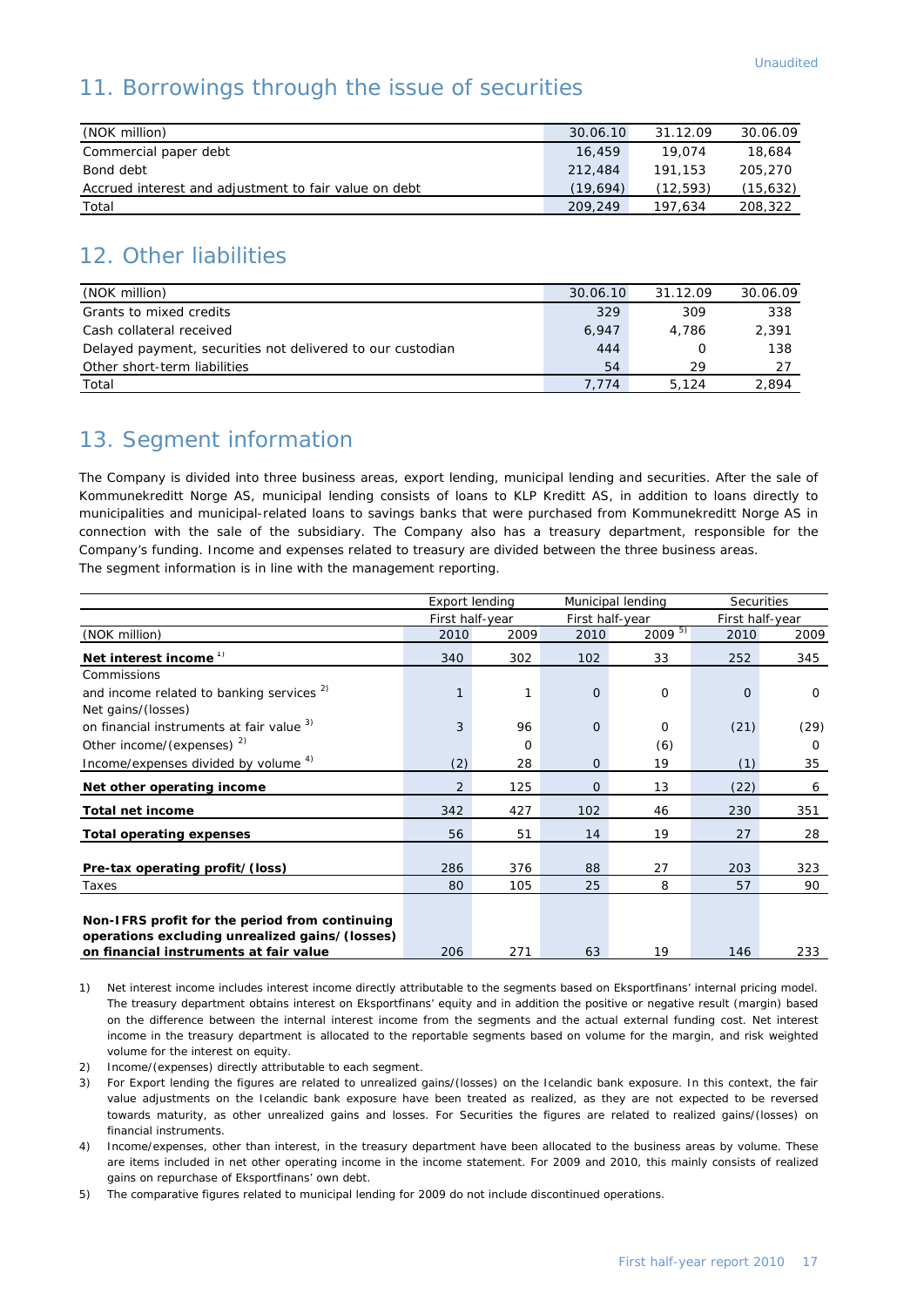#### **Reconciliation of segment profit measure to total comprehensive income**

|                                                                                               | First half-year   |              |
|-----------------------------------------------------------------------------------------------|-------------------|--------------|
| (NOK million)                                                                                 | 2010              | 2009         |
| Export lending                                                                                | 206               | 271          |
| Municipal lending                                                                             | 63                | 19           |
| <b>Securities</b>                                                                             | 146               | 233          |
| Non-IFRS profit/(loss) for the period from continuing operations                              |                   |              |
| excluding unrealized gains/(losses) on financial instruments at fair value                    | 415               | 523          |
| Profit/(loss) for the period from discontinued operations<br>Net unrealized gains/(losses)    | $\Omega$<br>(329) | 342<br>(515) |
| Unrealized losses/(gains) related to the Icelandic bank exposure included above <sup>1)</sup> | (3)               | (96)         |
| Tax effect <sup>2)</sup>                                                                      | 93                | 171          |
| Total comprehensive income                                                                    | 176               | 425          |

1) Reversal of previously recognized loss.

2) 28 percent of the unrealized items above.

# 14. Material transactions with related parties

The Company's two largest shareholders, DnB NOR Bank ASA and Nordea Bank Norge AS, are considered to be related parties in accordance with IAS 24 Related Party Disclosures.

| (NOK millions)          | Acquired<br>loans <sup>1</sup> | Deposits <sup>2)</sup> | Guarantees<br>issued $3)$ | received <sup>4)</sup> | Guarantees Portfolio Hedge<br>Agreement <sup>5)</sup> |
|-------------------------|--------------------------------|------------------------|---------------------------|------------------------|-------------------------------------------------------|
| Balance January 1, 2009 | 10.034                         | 3,911                  | 2.074                     | 19,252                 | 1,679                                                 |
| Change in the period    | (692)                          | (1,699)                | (670)                     | 2,943                  | (978)                                                 |
| Balance June 30, 2009   | 9,342                          | 2,212                  | 1.404                     | 22,195                 | 701                                                   |
| Balance January 1, 2010 | 9.226                          | 2.069                  | 1.190                     | 21,815                 | 614                                                   |
| Change in the period    | 345                            | (635)                  | 20                        | 1.529                  | (112)                                                 |
| Balance June 30, 2010   | 9,571                          | 1,434                  | 1,210                     | 23,344                 | 502                                                   |

1) The Company acquires loans from banks. The loans are part of the Company's ordinary lending activity, as they are extended to the export industry. As the selling banks provide a guarantee for the loans, not substantially all the risk and rewards are transferred to the Company, thus the loans are classified as loans due from credit institutions in the balance sheet.

2) Deposits made by the Company.

3) Guarantees issued by the Company to support the Norwegian export industry.

4) Guarantees provided to the Company from the related parties.

5) 5) Eksportfinans has entered into a derivative portfolio hedge agreement with the majority of its shareholders. The agreement, effective from March 1, 2008, will offset losses up to NOK 5 billion in the liquidity portfolio held as of February 29, 2008. The agreement will also offset any gains in the portfolio as of the same date. The payments to or from the Company related to the losses or gains, respectively, in the portfolio, will take place on the last day of February each year, with the first payment in 2011. The agreement expires with the maturities of the bonds included in the contract, with the latest maturity on December 31, 2023. Eksportfinans will pay a monthly fee of NOK 5 million to the participants to the agreement. The balances show the related parties' share of the fair value of the contract as of the balance sheet date.

All transactions with related parties are made on market terms.

In addition to the transactions reflected in the above table, in 2008, Eksportfinans' three major owner banks extended a committed credit line of USD 4 billion for repo purposes to the Company. The facility had a twelve month maturity with the possibility of extension, and was extended in the second quarter of 2009 and in the second quarter of 2010. In 2010 the line was reduced to USD 2 billion. Eksportfinans has not yet utilized this credit facility.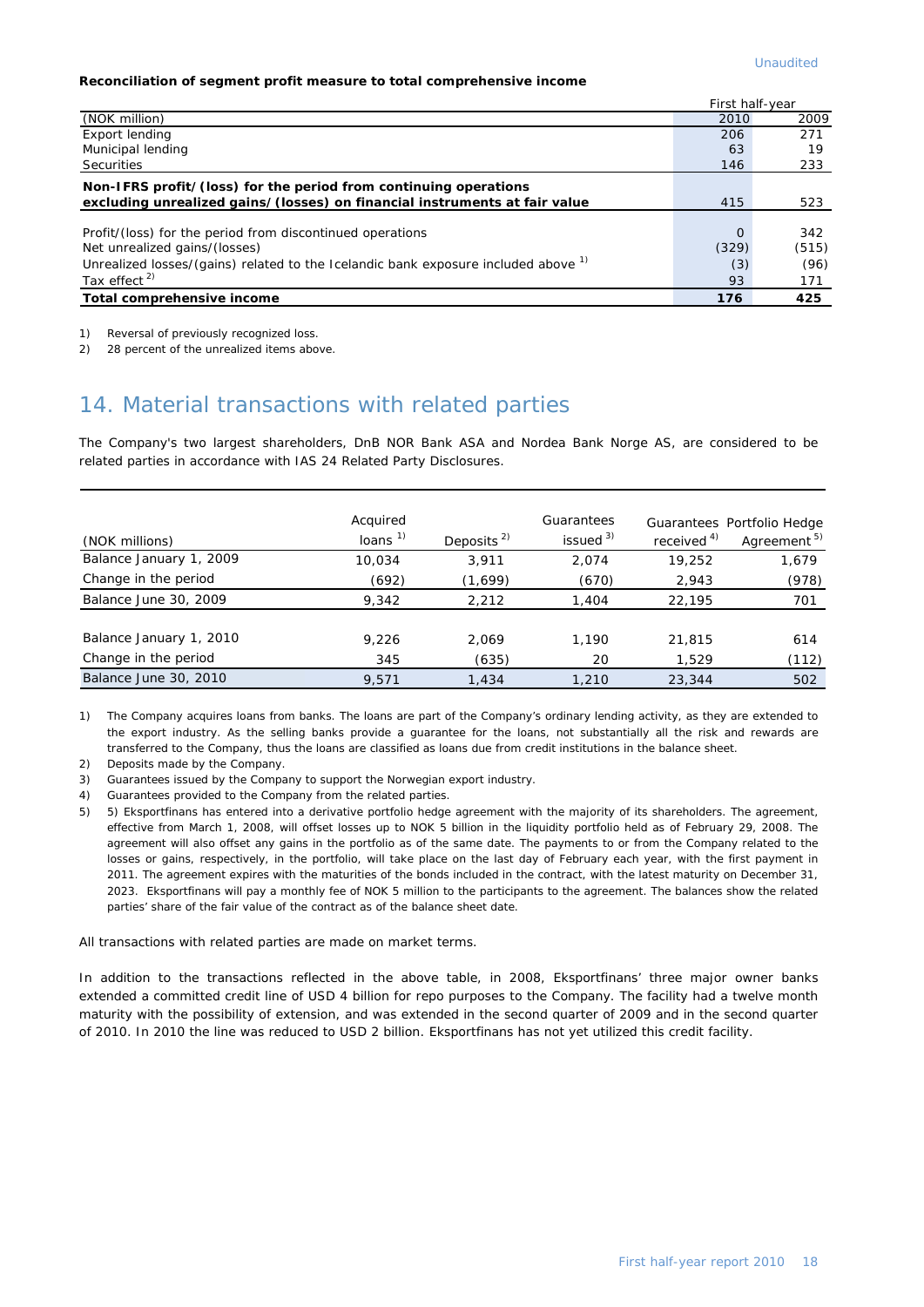# 15. Effects on profit and equity from sale of Kommunekreditt

#### **Decomposition of net gain from sale of group companies**

|                                                                                                    | Profit/(loss)   |
|----------------------------------------------------------------------------------------------------|-----------------|
|                                                                                                    | first half-year |
| (NOK million)                                                                                      | 2009            |
|                                                                                                    |                 |
| Proceeds from sale of Kommunekreditt Norge AS                                                      | 870             |
| Book value of investment in parent company financial statements of Eksportfinans ASA <sup>1)</sup> | (518)           |
| Expenses related to sale of Kommunekreditt Norge AS                                                | (10)            |
| Net gain from sale of group companies                                                              | 342             |

1) Shares in Kommunekreditt Norge AS have been accounted for at cost in the financial statements of Eksportfinans ASA.

# 16. Market risk - effects from economic hedging

Note 2 specifies the net realized and unrealized effects on financial instruments, showing separately the effects from financial derivatives. When presented to the Company's management and Board of Directors, the presentation is prepared showing the various financial instruments after netting with related economic hedges, as derivatives are used in economic hedges of the market risk of specific assets and liabilities.

The below table specifies net realized and unrealized gains/(losses) on financial instruments at fair value, netted with related economic hedges.

|                                                                        | Second quarter |          | First half-year |       |
|------------------------------------------------------------------------|----------------|----------|-----------------|-------|
| (NOK million)                                                          | 2010           | 2009     | 2010            | 2009  |
| <b>Securities</b>                                                      | (15)           | (14)     | (21)            | (29)  |
| Foreign currencies                                                     |                | (1)      | 3               | (7)   |
| Other financial instruments at fair value                              | (22)           | 58       | (6)             | 79    |
| Net realized gains/(losses)                                            | (36)           | 43       | (24)            | 43    |
|                                                                        |                |          |                 |       |
| Loans and receivables                                                  | (217)          | 204      | (282)           | (52)  |
| <b>Securities</b>                                                      | 15             | 4        | 83              | 64    |
| Commercial paper debt <sup>1) 2)</sup>                                 | 3              | $\Omega$ | 6               | 49    |
| Bond debt <sup>1) 2)</sup>                                             | 439            | (3, 178) | (121)           | (654) |
| Subordinated debt and capital contribution securities <sup>1) 2)</sup> | 26             | (45)     | 5               | 122   |
| Foreign currencies                                                     | 3              | (1)      | 3               | (59)  |
| Other $(1)$ 2)                                                         | (3)            | 4        | (7)             | 6     |
| Net unrealized gains/(losses)                                          | 266            | (3,012)  | (313)           | (524) |
| Financial derivatives related to the 108 agreement <sup>3)</sup>       | (12)           | (8)      | (16)            | 9     |
| Net realized and unrealized gains/(losses)                             | 218            | (2, 977) | (353)           | (472) |

1) Accumulated net gain on own debt is NOK 1.7 billion as of June 30, 2010, compared to NOK 1.8 billion as of December 31, 2009, and NOK 5.1 billion as of June 30, 2009.

2) In the first half-year of 2010, Eksportfinans had an unrealized loss of NOK 117 million (NOK 477 million in the first half-year of 2009) on its own debt, net of derivatives.

3) Derivatives related to components of the 108 Agreement. The 108 Agreement is accounted for at amortized cost, hence these derivatives are not included in the effects related to financial instruments at fair value.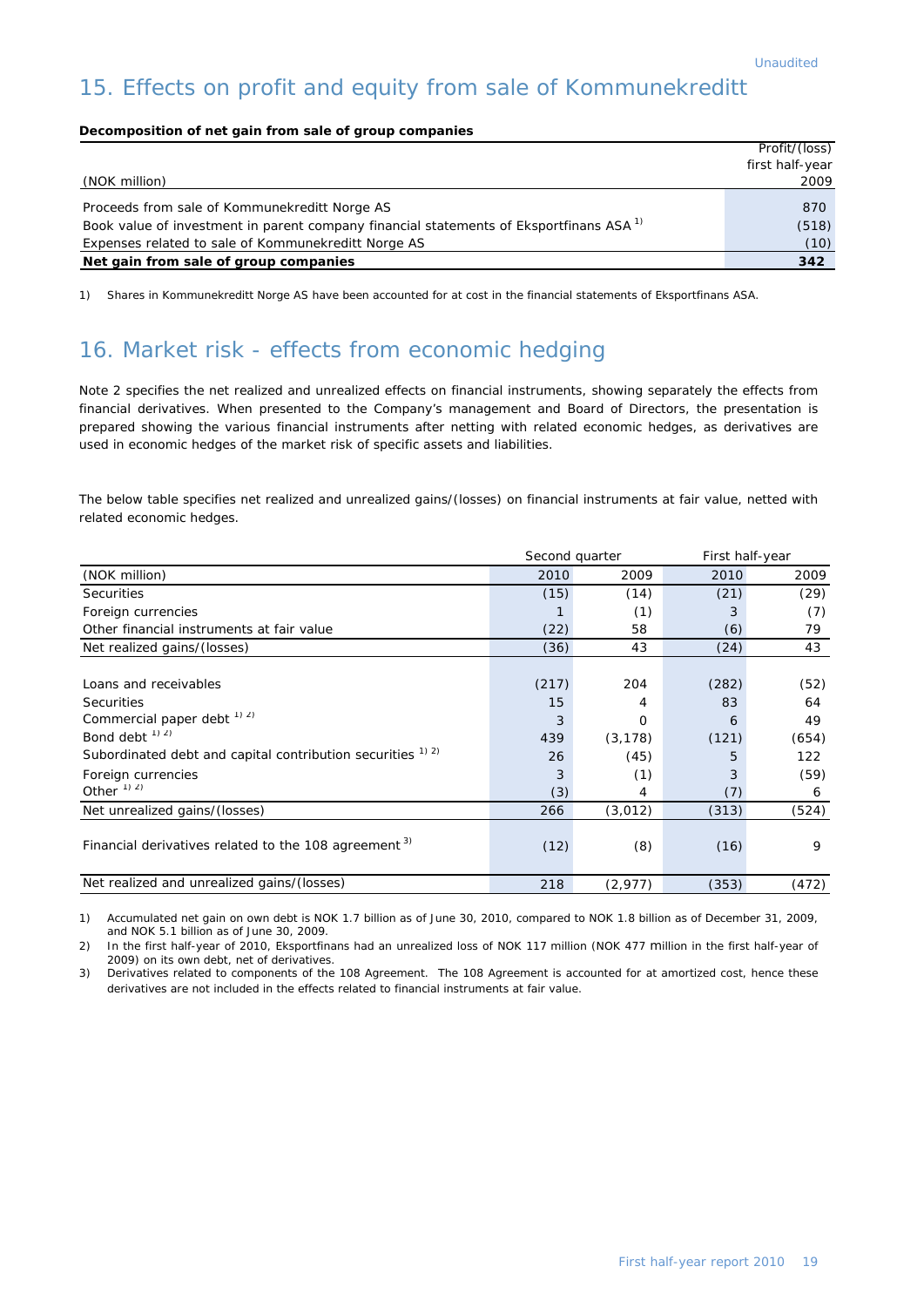# 17. Contingencies and events after the balance sheet date

REM Ship AS has filed a lawsuit against Eksportfinans ASA, claiming that Eksportfinans collected an excessive amount in connection with a voluntary early prepayment of a loan. The legal proceeding is scheduled for August 26-27, 2010 at Oslo District Court. Eksportfinans ASA contests the claim.

On July 13, 2010, a putative class action lawsuit was filed against Eksportfinans ASA and 24 of its underwriters in the United States District Court for the Southern District of New York, alleging that offering documents in connection with offerings of Reverse Exchangeable Securities with Contingent Downside Protection contained misstatements and omissions. The complaint asserts claims under Sections 11, 12(a)(2) and 15 of the Securities Act of 1933 and seeks unspecified damages and attorneys' fees. Eksportfinans ASA intends to defend itself vigorously against these claims.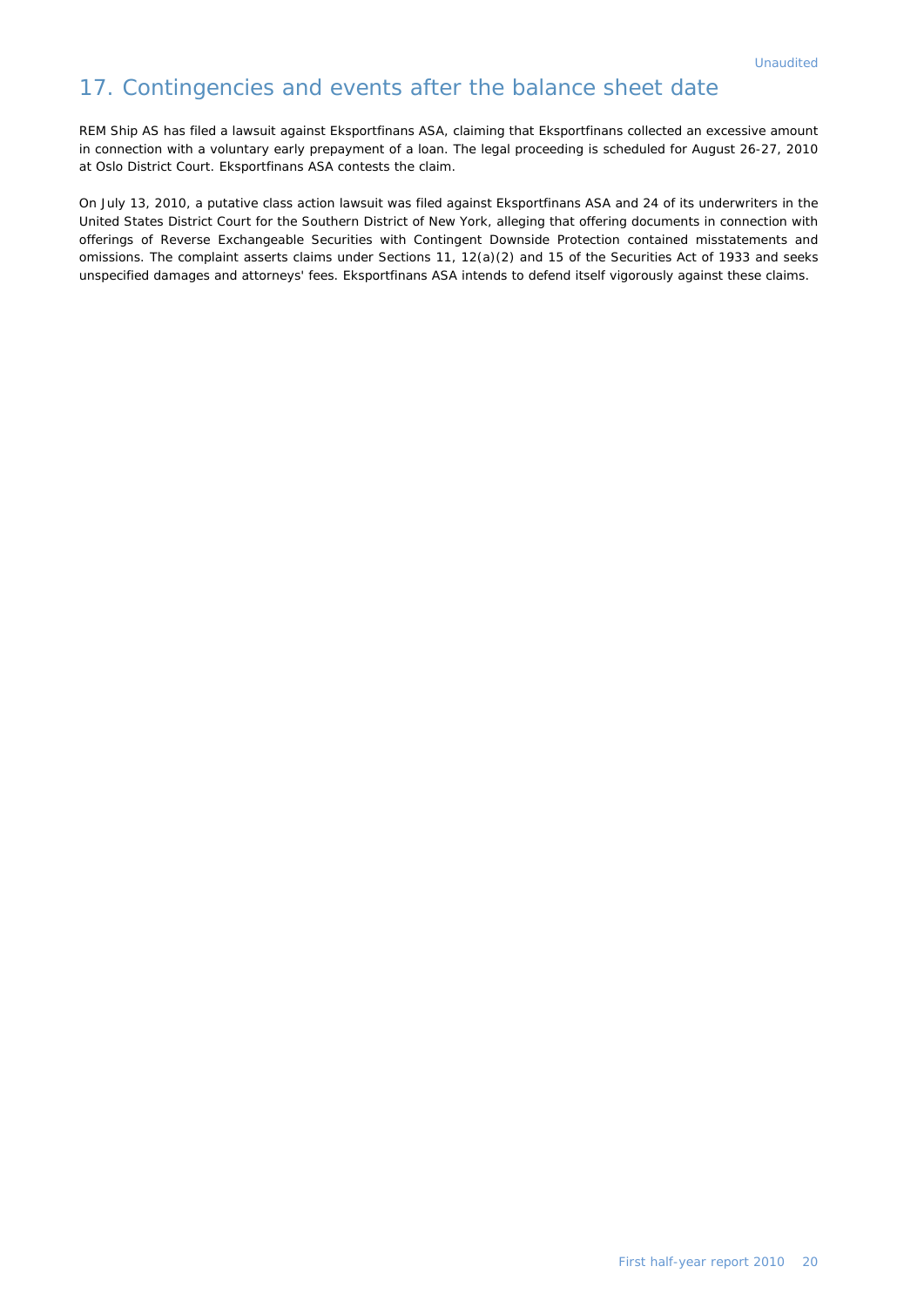# Report on review of interim financial information

#### To the Board of Directors of Eksportfinans ASA

#### *Introduction*

We have reviewed the accompanying condensed balance sheet of Eksportfinans ASA as of 30 June 2010 and the related condensed statement of comprehensive income, condensed statement of changes in equity and condensed cash flow statement for the six-month period then ended, and other explanatory notes. Management is responsible for the preparation and presentation of this condensed interim financial information in accordance with International Accounting Standard 34 "Interim Financial Reporting". Our responsibility is to express a conclusion on this interim financial information based on our review.

#### *Scope of Review*

We conducted our review in accordance with International Standard on Review Engagements 2410, "Review of Interim Financial Information Performed by the Independent Auditor of the Entity". A review of interim financial information consists of making inquiries, primarily of persons responsible for financial and accounting matters, and applying analytical and other review procedures. A review is substantially less in scope than an audit conducted in accordance with International Standards on Auditing and consequently does not enable us to obtain assurance that we would become aware of all significant matters that might be identified in an audit. Accordingly, we do not express an audit opinion.

#### *Conclusion*

Based on our review, nothing has come to our attention that causes us to believe that the accompanying condensed interim financial information is not prepared, in all material respects, in accordance with International Accounting Standard 34 "Interim Financial Reporting".

Oslo, August 19, 2010 **PricewaterhouseCoopers AS** 

Geir Julsvoll State Authorised Public Accountant (Norway)